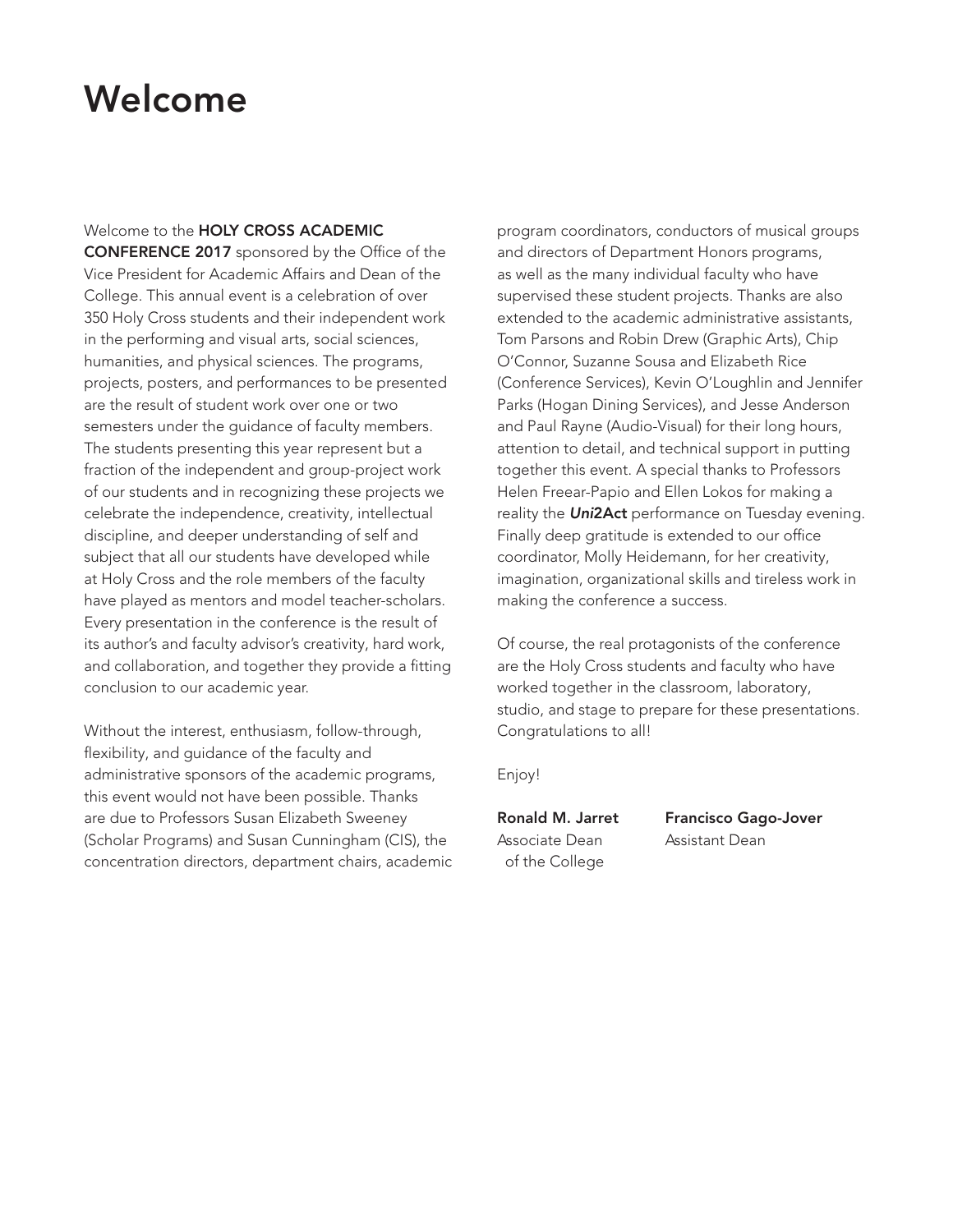# Schedule of Events

# Tuesday, April 25

| $5 - 6:30$ P.M. | Conference Kick-off with Uni2ACT in Seelos Theatre   |
|-----------------|------------------------------------------------------|
|                 | Walking Still: Rompiendo Barriers y Building Puentes |
|                 | Reception immediately following performance.         |
|                 | Free and open to the general public.                 |

# Wednesday, April 26

| $9 A.M. - 5:40 P.M.$ | Presentations, Poster Display with Presentations, Exhibit Openings,<br>and Induction Ceremony |
|----------------------|-----------------------------------------------------------------------------------------------|
|                      | 10:45 A.M & 12:15 P.M. Arts Transcending Borders/Department of Theatre Pop-up Performances    |
| 1 P.M.               | Organ Recital with Presentation                                                               |
| 7 P.M.               | Launch Party for the The Purple & Celebration of Creative Writing Concentrators               |
| 8 P.M.               | Holy Cross Chamber Orchestra                                                                  |

# Thursday, April 27

# Friday, April 28

| $9 A.M. - 5 P.M.$ | Presentations, Poster Display, Induction Ceremonies |
|-------------------|-----------------------------------------------------|
| 8 P.M.            | Holy Cross Choir Concert                            |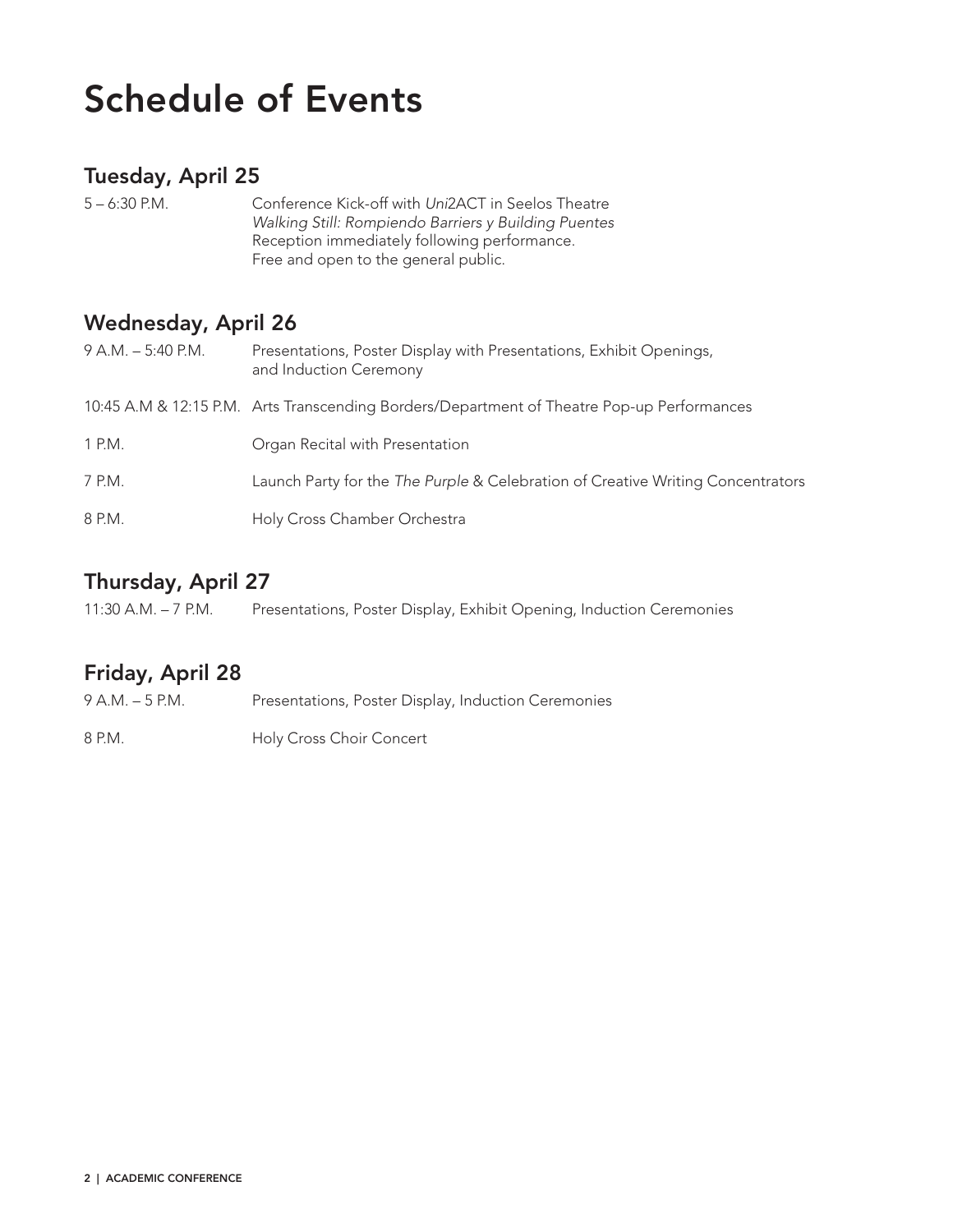# Table of Contents

# Tuesday, April 25

| Uni2ACT-Conference Kick-off                                    | Walking Still: Rompiendo Barriers y Building Puentes.                                  | 4                    |
|----------------------------------------------------------------|----------------------------------------------------------------------------------------|----------------------|
| <b>Wednesday, April 26</b>                                     |                                                                                        |                      |
| <b>Session I</b><br>9 A.M. - 10:10 A.M.                        | Oral Presentations                                                                     | 5                    |
| <b>Session II</b><br>10:15 A.M. - 11:25 A.M.                   | Oral Presentations                                                                     | 8                    |
| <b>Session III</b><br>11:30 A.M. - 12:40 P.M.                  | Oral Presentations                                                                     | 11                   |
| <b>Session IV</b><br>12:45 P.M. - 1:55 P.M.                    | Oral Presentations                                                                     | 13                   |
| <b>Session V</b><br>2 P.M. - 3:10 P.M.                         | Oral Presentations                                                                     | 15                   |
| <b>Session VI</b><br>$3:15$ P.M. $-4:25$ P.M.                  | Oral Presentations                                                                     | 17                   |
| <b>Session VII</b><br>4:30 P.M. $-$ 5:40 P.M.                  | <b>Oral Presentations</b>                                                              | 19                   |
| <b>Poster Display with Presentations</b><br>9 A.M. - 4:25 P.M. |                                                                                        | 20                   |
| <b>Exhibit Openings</b><br>12 P.M. & 2 P.M.                    |                                                                                        | 21                   |
| <b>Induction Ceremony</b><br>4:30 P.M.                         |                                                                                        | 21                   |
| Performances                                                   |                                                                                        | 22                   |
| <b>Thursday, April 27</b>                                      |                                                                                        |                      |
| 9 A.M. - 7 P.M.                                                | Oral Presentations<br>Poster Display<br><b>Induction Ceremonies</b><br>Exhibit Opening | 23<br>24<br>25<br>25 |
| <b>Friday, April 28</b>                                        |                                                                                        |                      |
| 9 A.M. - 5 P.M.                                                | Oral Presentations<br>Poster Display<br><b>Induction Ceremonies</b>                    | 26<br>27<br>28       |
| <b>Holy Cross Choir Concert</b>                                |                                                                                        | 28                   |

8 P.M.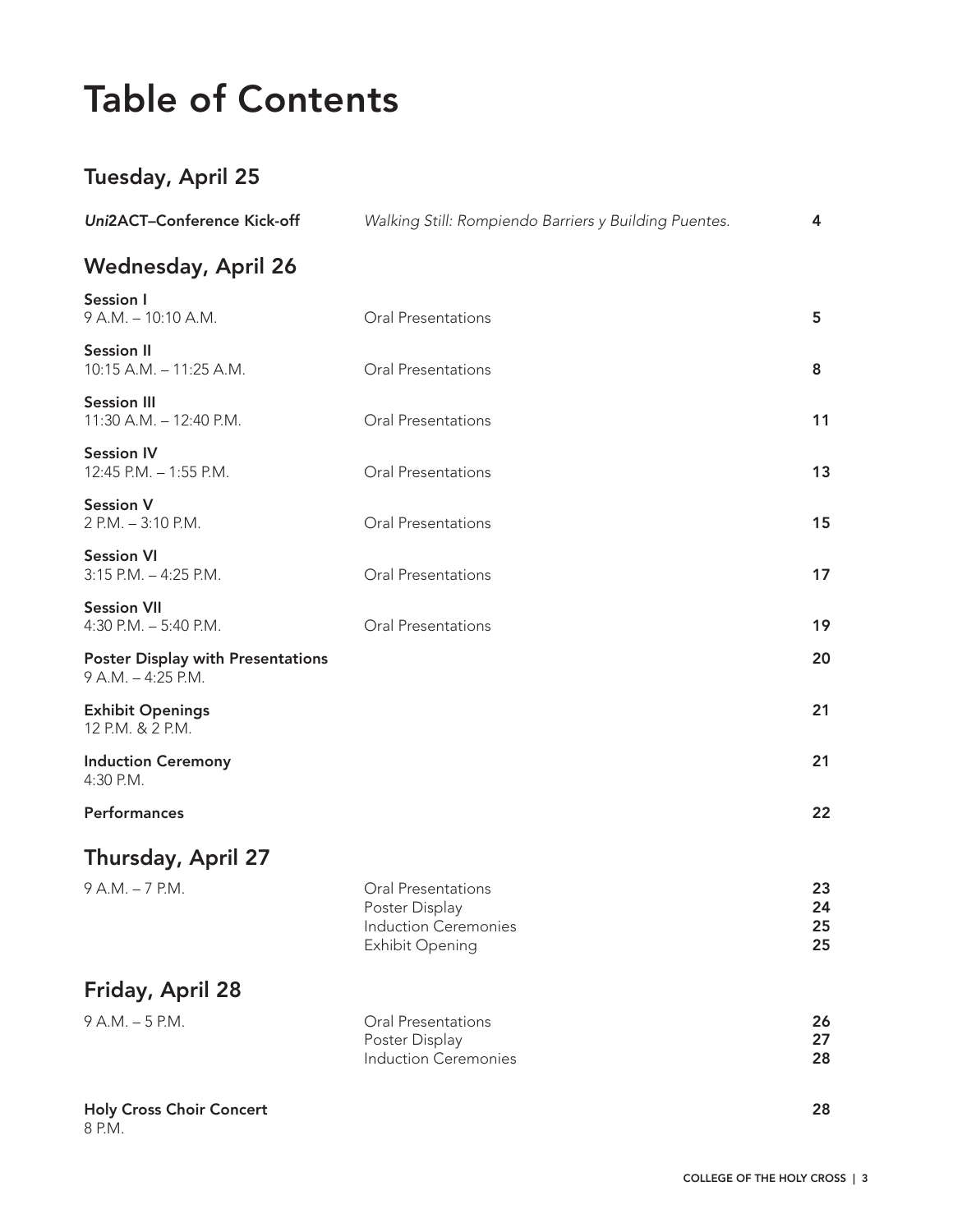# TUESDAY, APRIL 25

# *Uni*2ACT - *Walking Still: Rompiendo Barriers y Building Puentes.* Performance and Reception Kimball Hall Seelos Theater | 5 - 6:30 P.M.

Since its creation in 2014, Holy Cross's bilingual theater troupe, *Uni*2ACT has performed everything from a 17th Century Spanish play, *Juan Rana, mujer*, by Jerónimo Cáncer y Velasco, to the contemporary, *Su tabaco, gracias*, by Diana M. de Paco Serrano. *Uni*2ACT has consistently worked to create projects in which the arts intersect synergistically: *Árboles / Trees* (a mash-up of poetry, song and dance inspired by the Stickwork Sculpture, "Just off the beaten track," by artist in residence Patrick Doherty) was performed at Holy Cross as well as at landmark parks in Worcester for the community in collaboration with Park Spirit of Worcester, Inc.); *Latidos / Beats for Venezuela* (a fundraiser for a music education project in Venezuela founded by Brooks Scholar, Teresa Murphy, that featured Hispanic music, dance, and recitations of oral histories). Another hallmark of *Uni*2ACT is our interdisciplinary, collaborative focus. We commissioned History

Professor Rosa Carrasquillo to write *Salsa santa* / Holy Salsa, about Puerto Rican salsa star Ismael Rivera. In the Fall of 2017, we will collaborate with Professor Ed Isser, Chair of the Theater Department, on the mainstage production of *Fuenteovejuna* by Lope de Vega. *Uni*2ACT students also pen their own plays which include *¿Quién soy yo?* (a series of personal monologues performed at the Sigma Delta Pi initiation ceremony) and *¿Qué hora es?* (a comedy staged for *Noche latina*). Our current student written project, *Walking Still: Rompiendo Barriers y Building Puentes* dialogues with one of the pieces currently shown at the Cantor Art exhibit, *The Last Frontier*, to address current political issues around immigration from a student perspective.

*Uni*2ACT is a haven—a safe, creative space for Holy Cross students to explore, appreciate, and fully express themselves. Every Friday afternoon, mentored by Professors Lokos and

Freear-Papio, students and FLAs unite in a co-curricular community that fosters the exploration of their cultural and linguistic selves while delving into issues of identity and social justice. Students of Spanish language hone their linguistic skills almost effortlessly, benefitting from a judgement-free zone and the conversation and companionship of their Spanish speaking peers. Hispanic students experience the pride derived from sharing their language and culture. The result? A miraculous alchemy of language, culture and confidence.

Beyond the obvious pedagogical, linguistic and cultural takeaways from the *Uni*2ACT experience, students develop critical skillsets necessary for their current studies as well as their future lives as professionals and community members. The writing of original bilingual scripts fosters critical thinking skills and teamwork. Creative, improvisational stage work cultivates cognitive flexibility and the ability to think on one's feet. Firsttime, often reluctant actors, transform into confident performers with excellent public speaking skills and stage presence. The exposure to the many varied Hispanic cultures, helps to prepare our students to be citizens of a global world and marketplace. Many of the most critical skills required in the boardroom, in the courtroom, in the operating theater and within families and communities, are cultivated during the meetings and performances of *Uni*2ACT. Perhaps most importantly, students in *Uni*2ACT truly live Holy Cross's mission, becoming *Aliados / Allies*, "men and women for and with others."

#### *Uni*2ACT Members: Director: Robert Haemmerle '17 Assistant director: James Conor Recio '18

Nicholas Jones '19 Katie Santoro '19 Laura Buján FLA Ana Guibert Ruano FLA Efraín Lozano '19 **Natalia Luna** '20 Nicole Bambara '17 Angel Carrillo '19 Cassandra Kobelski '17 Marily González '17 Marygrace Pier '20 Javier López Seoane FLA Lara Bonilla FLA Elizabeth Hallahan '20

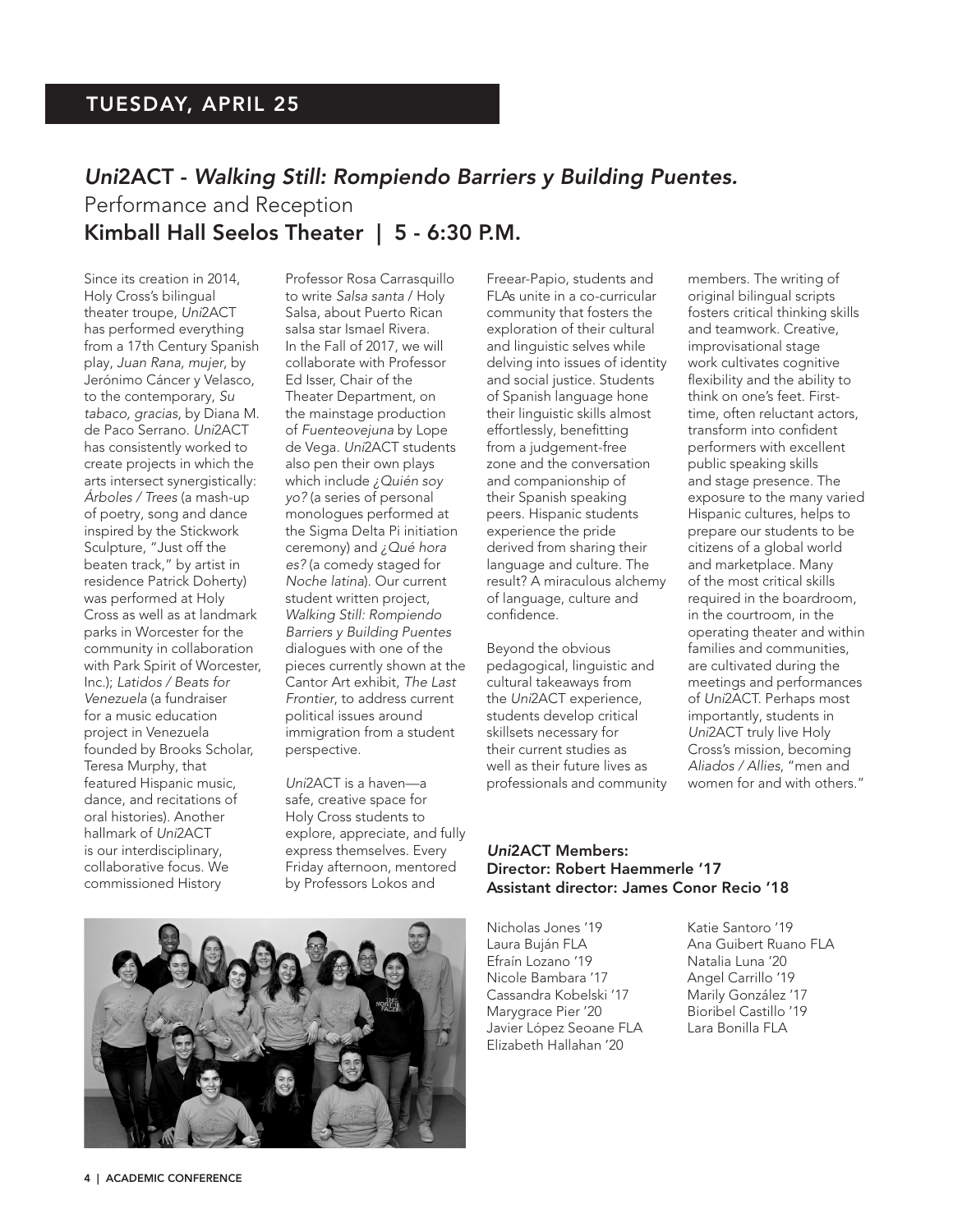# WEDNESDAY, APRIL 26

# Session I

# 9 – 10:10 A.M. // Concurrent Oral Presentations

O'NEIL 112 CHEMISTRY I, GROUP A MODERATOR: Prof. Kevin Quinn

9 A.M. | Michael Beauchamp '18 (Isaacs) A copper-catalyzed approach to Beta-Lactams

9:15 A.M. | Gordon Farley '18 (Isaacs) A copper-catalyzed approach to Beta-Lactams

9:30 A.M. | Christopher DeTroia '18 (Isaacs) A copper-catalyzed approach to Beta-Lactams

9:50 A.M. | Ian Tamburini '17 (Quinn) A Cross Metathesis/SN2' Approach to Benzofurans

10:05 A.M. | Yun Hu '18 (Quinn) Synthetic Studies on Squamostanin

#### SMITH LAB 154

CHEMISTRY I, GROUP B MODERATOR: Prof. Amber Hupp

9 A.M. | Suhasini Aravinthan '18 (Avila-Bront) Studies in Surface Science

9:15 A.M. | Alex Clifford '18 (Hupp) Comparison of GC Column Conditions Using Mahalanobis Distance

9:30 A.M. | Nicholas Chevalier '18 (Landis) Electrochemical analysis of click chemistry on thiol functionalized nanoporous gold

9:50 A.M. | Danielle Fitzgerald '17 (Avila-Bront) Studies in Surface Science

10:05 A.M. | Rebecca Davies '17 (Hupp) Investigation of Biodiesel Degradation - FAME & Sterol Content Over Time

SMITH LAB 155

CHEMISTRY I, GROUP C MODERATOR: Prof. Josh Farrell

9 A.M. | Nicole Bambara '17 (Farrell) Mannich Condensations with Hexamethylene Diamine

9:15 A.M. | Andrew Millonig '17 (Herrick) Novel Salicylimine conjugates and their attachment to rhenium

9:30 A.M. | Paul Endres '18 (Sculimbrene) Catalytic Asymmetric Phosphorylation

9:50 A.M. | Erik Ouellette '18 (Sculimbrene) Catalytic Asymmetric Phosphorylation

10:05 A.M. | James Conor-Recio '18 (Farrell) Click Reactions with Amino-diphenol complexes

#### HABERLIN 219

CHEMISTRY I, GROUP D MODERATOR: Prof. Ken Mills

9 A.M. | Taylor Pels '18 (Linton) Folding stability in synthetic beta-sheets

9:15 A.M. | Wanlin Zhang '17 (Mills) A structural investigation and splicing study of inteins from Halobacteria

9:30 A.M. | Christopher Minteer '17 (Mills) A Fresh Perspective on Protein Splicing: Pyrococcus abyssi, aspartate cyclization and pressure enzymology

9:50 A.M. | Phallika Mon '18 (Petty) Beta-Sheet formation in Small Peptides

10:05 A.M. | Christopher Janton '18 (Mills) Salt-Dependent Protein Splicing in Halophilic Extremophiles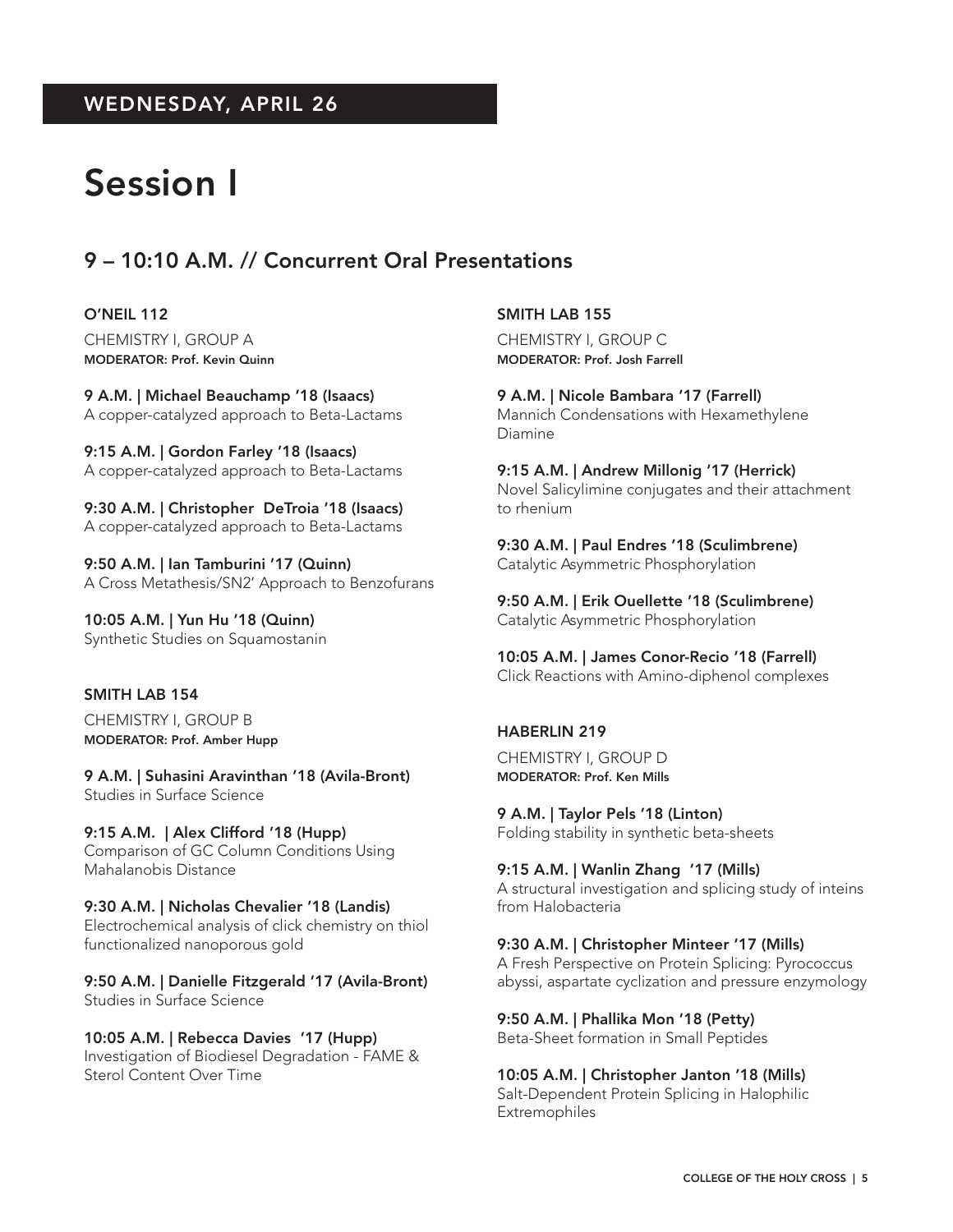# Session I

# 9 – 10:10 A.M. // Concurrent Oral Presentations

## HOGAN SUITE B/C

COLLEGE HONORS I MODERATORS: Corey Scannell '18 and Melissa Gryan '18

9 A.M. | Emily Breakell '17 Holy Cross Immersion Trips and Perceptions of Global Poverty

9:25 A.M. | Jessica Vozella '17 Capitalism at the Cost of Human Dignity

9:50 A.M. | Piotr Broda '17 Rationality vs. Reality: Dissonance between Economic Models and Experimental Data

# HOGAN 402/03

DIGITAL TRANSGENDER ARCHIVE I MODERATOR: Prof. K.J. Rawson

#### 9 A.M. | Michael DeSantis '18

"Not Manners of a Lady": The Sensationalization of Female Impersonation through Minstrelsy and Newspaper Media, 1850-1920

#### 9:25 A.M. | Mithra Salmassi '19

Labeling with the Homosaurus: Navigating the Complexities of Language in the DTA

## 9:50 A.M. | Sean Frebes '17

Leveraging Social Media to Increase the DTA's Visibility

## HOGAN 401

GENDER, SEXUALITY, AND WOMEN'S STUDIES I MODERATOR: Prof. Mary Doyle Roche

9 A.M. | Ambra Dhima '17 The Sexual Objectification of Women

9:25 A.M. | Caroline Tibbitts '17 Dissecting Intersectionality

# 9:50 A.M. | Ana-Sofia Reyes '17

 Adolescent Identity Achievement Through Moratorium and the Role of Adolescent Romantic Relationships: A Case Study on "Smashed"

## HOGAN SUITE A

LATIN AMERICAN AND LATINO STUDIES I MODERATOR: Prof. Maria Rodrigues

9 A.M. | Osiris Garcia '17 Political Repression and Human Rights in Cuba

9:25 A.M. | Mariel Aleman '17 Lawrence MA: Un Hogar Lejos de Casa con una Identity Dominicana

## 9:50 A.M. | Latino History Project of Worcester

## STEIN 316 PHYSICS

MODERATOR: Prof. Tom Narita

9 A.M. | Samuel Habein '17 Azimuthal Angle Measurements of Muons

9:25 A.M. | Angela Cavanagh '18 Laser Frequency Control Using Feedback Loops

9:50 A.M. | Patrick Connolly '18 Dynamics of an Ultracold Cloud of Rb Gas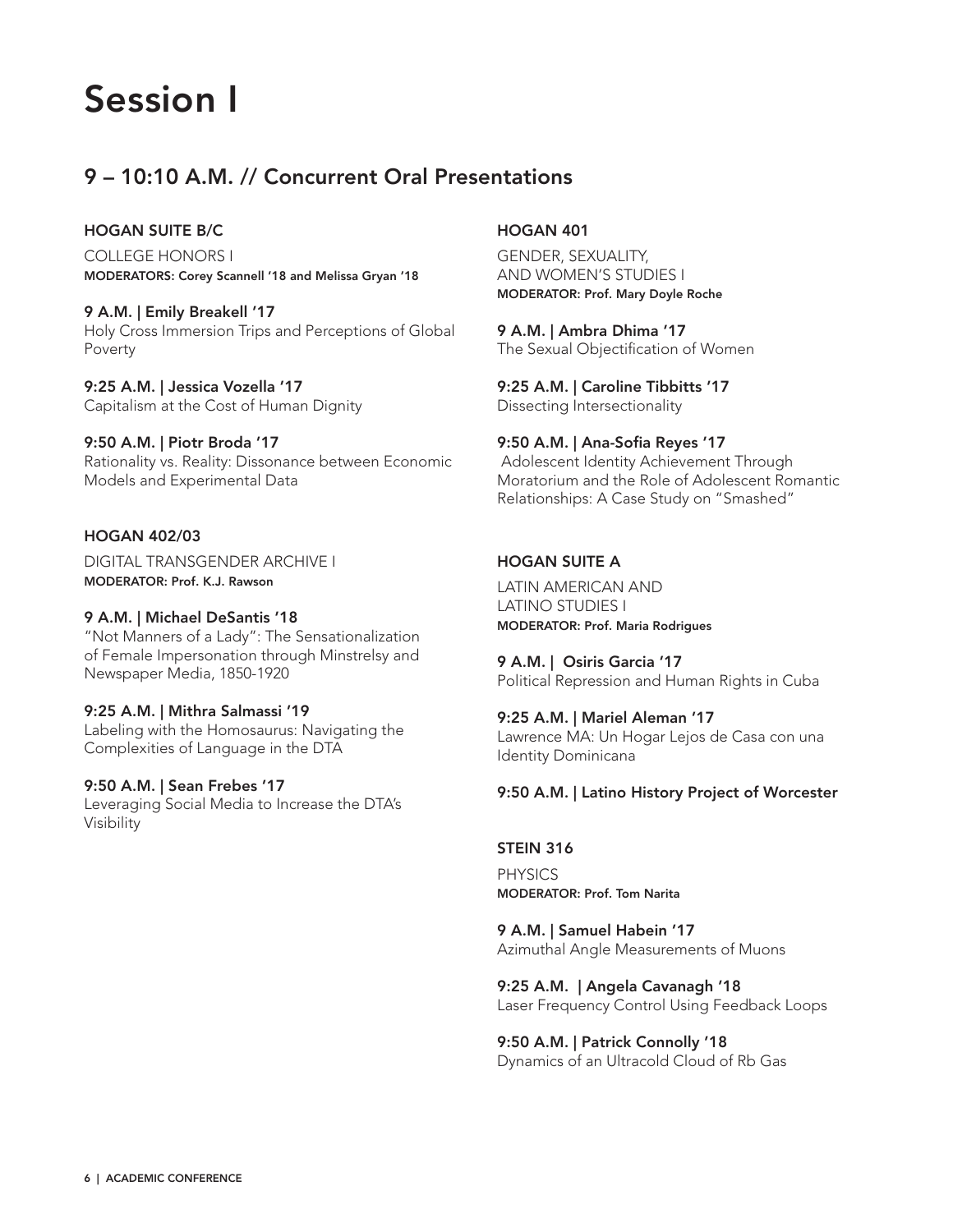# Session I

# 9 – 10:10 A.M. // Concurrent Oral Presentations

## HOGAN 320

SOCIOLOGY AND ANTHROPOLOGY HONORS I MODERATOR: Prof. Daina Harvey

## 9 A.M. | Elena Ferguson '17

A Different World: Exploring Race through Travel Blogs

## 9:25 A.M. | Hildie Hoeschen '17

Call the Midwife?: A Comparative Analysis of Women's Lived Experiences of Childbirth Under the Care of a Midwife in the United States and United Kingdom

## 9:50 A.M. | Sara Newstein '17

The Self, Authenticity and Postmodernity: Social Media Rejection

## O'NEIL 123

TEACHER EDUCATION PROGRAM I MODERATOR: Mary Beth Cashman, Director

9 A.M. | Meghan Kelly '17 La Curva Aprendizaje: Teacher's Edition

9:25 A.M. | Cassandra Kobelski '17 ¿Que hora es?

9:50 A.M. | Catherine Leeber '17 Pasito a Pasito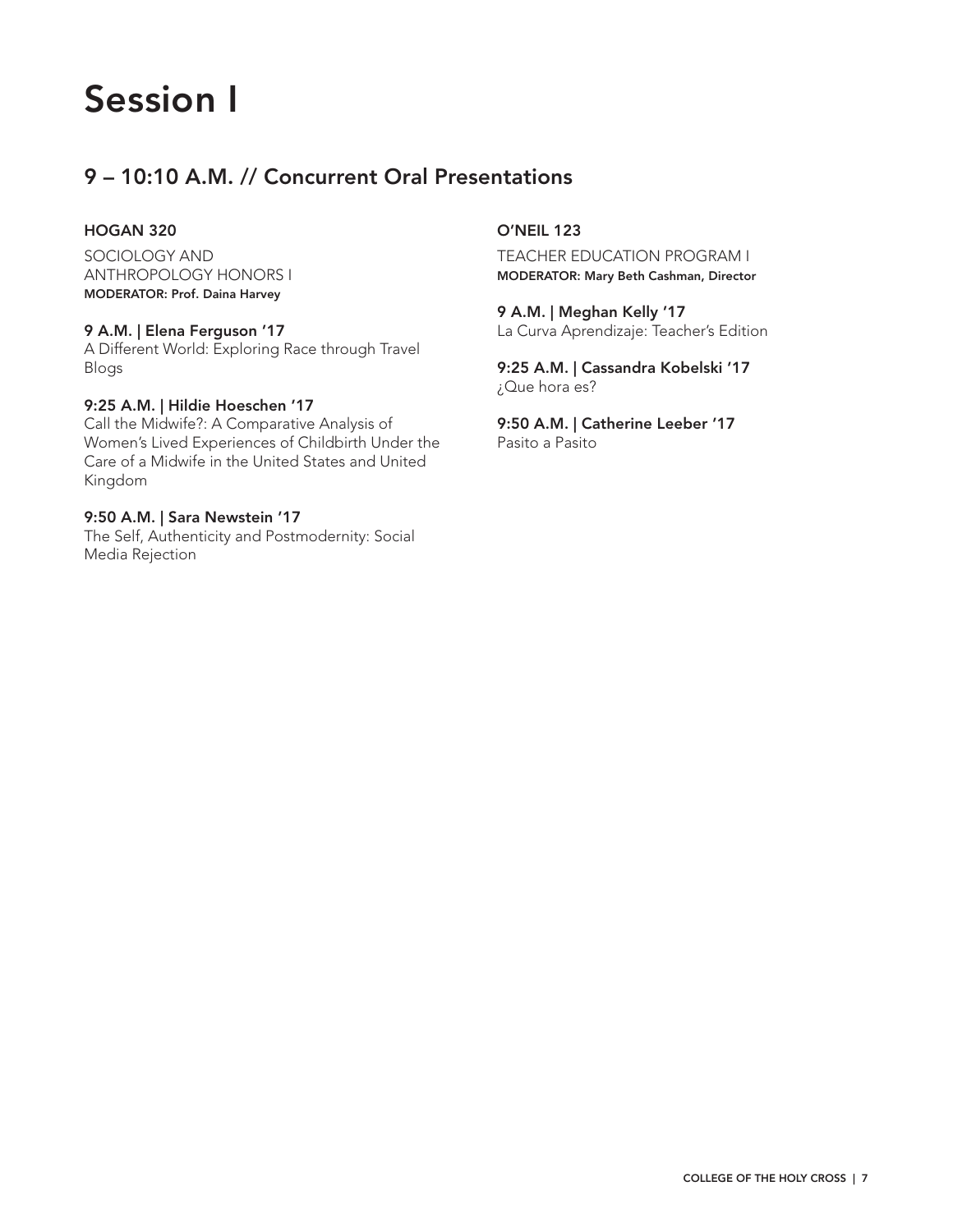# Session II

# 10:15 – 11:25 A.M. // Concurrent Oral Presentations

# STEIN 120

ARCHAEOLOGICAL DOCUMENTARY I MODERATORS: Profs. Ellen Perry and Steve Vineberg

10:15 A.M. | Amanda Kondek '17 Archaeological Documentary: Unearthing the Past of Populonia

# O'NEIL 112

CHEMISTRY II, GROUP A MODERATOR: Prof. Kevin Quinn

10:20 A.M. | Patrick Miller '18 (Quinn) Synthetic Studies on Squamostanin

10:40 A.M. | Aaron Bosse '17 (Isaacs) Synthesis of unsaturated amides

10:55 A.M. | Tae Correia '17 (Isaacs) Synthesis of 3-aminoindolizines

11:10 A.M. | Benjamin Ghiano '17 (Isaacs) Synthesis of aza-4-iminoquinolizines

# SMITH LAB 154

CHEMISTRY II, GROUP B MODERATOR: Prof. Amber Hupp

10:20 A.M. | Keiving Wong '17 (Landis) Electrochemical Properties of Amines on Planar Platinum Surfaces

10:40 A.M. | Emily Krisanda '17 (Avila-Bront) Studies in Surface Science

10:55 A.M. Carolyn Brown '17 (Hupp) Investigation of Biodiesel Degradation - Effect of Surface Area on Sterol & FAME content

11:10 A.M. | Daniel Favre '18 (Landis) Diazonium Grafting and Click Chemistry on Nanoporous Gold

# SMITH LAB 155

CHEMISTRY II, GROUP C MODERATOR: Prof. Josh Farrell

10:20 A.M. | Emily Popp '17 (Farrell) Click Reactions with Aminophenol complexes

10:40 A.M. /Bobby Bradley '17 (Herrick) New dithiocarbamate bioconjugates and their rhenium compounds

10:55 A.M. Susannah Huth '18 (Sculimbrene) Peptide Isostere Synthesis

11:10 A.M. Shayan Zaheer '18 (Farrell) Mannich condensations with propargyl amine

# HABERLIN 219

CHEMISTRY II, GROUP D MODERATOR: Prof. Ken Mills

10:20 A.M. | Joshua Long '17 (Mills) Temperature and Pressure Dependence of the Activity of Inteins from Extreme Thermophiles

10:40 A.M. | Deirdre Reidy '18 (Mills) Salt-Dependent Protein Splicing in the extremophile Haloquadratum walsybi

10:55 A.M. | William Massey '18 (Linton) Flexibility in secondary structure scaffolds

11:10 A.M. | Christian Ramsoomair '18 (Mills)

Influence of Pressure on Splicing Capabilities in Two Similar Thermophilic Inteins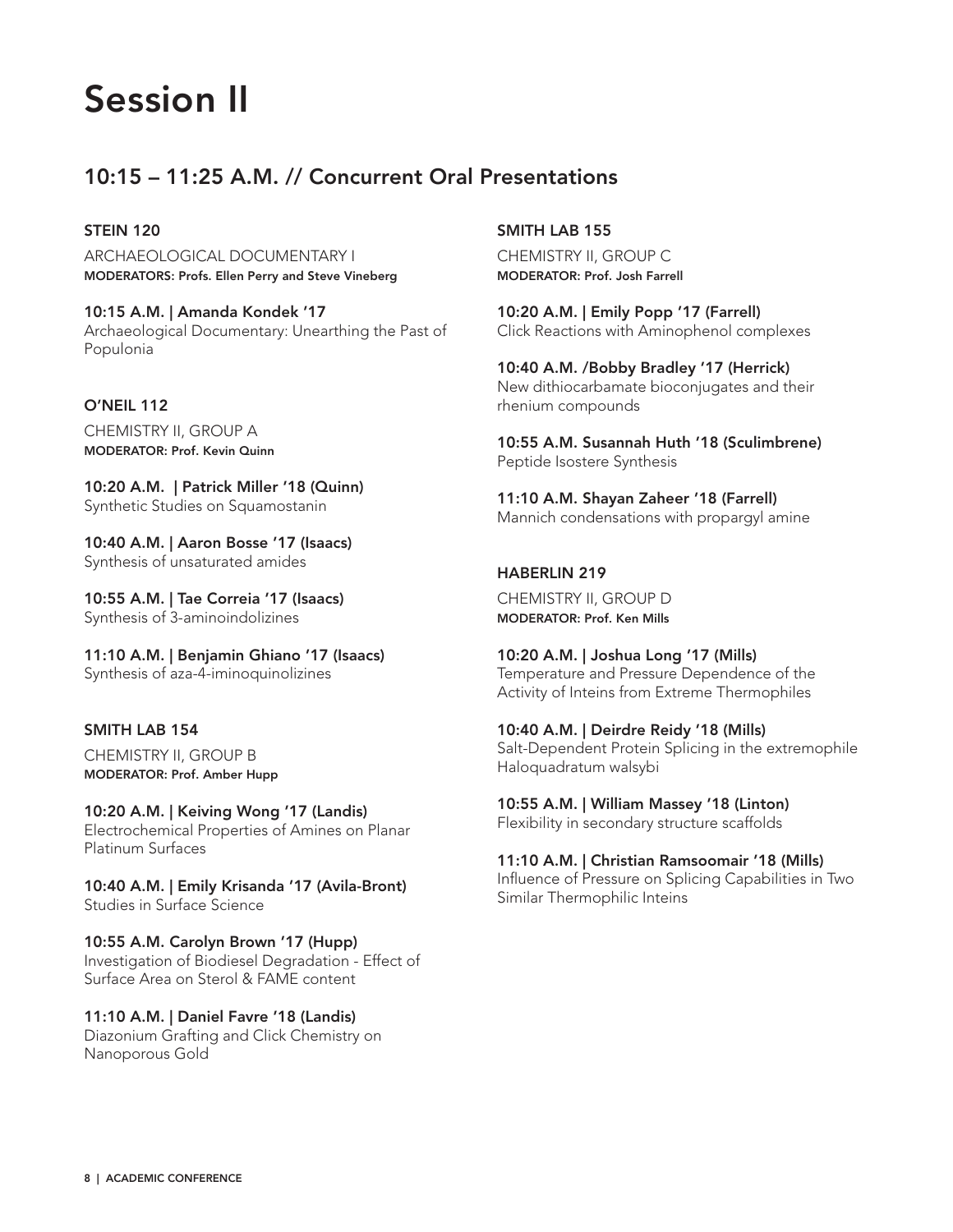# Session II

# 10:15 – 11:25 A.M. // Concurrent Oral Presentations

## STEIN 223

CLASSICS PRESENTATION MODERATOR: Prof. Timothy Joseph

10:15 A.M. | Anne Thompson '17 Caesar's War: A Computational Linguistic Analysis

## HOGAN SUITE B/C

COLLEGE HONORS II MODERATORS: Cara Donovan '18 and Jessica Stietzel '18

10:15 A.M. | Thomas Martis '17 W.J. Stillman and Photography

10:40 A.M. | James Barone '17 Wake Boarding: A Play

11:05 A.M. | Thomas Vurno '17 Angry Boys: A Novel

## HOGAN 402/03

DIGITAL TRANSGENDER ARCHIVE II MODERATOR: Prof. K.J. Rawson

10:15 A.M. | Digital Transgender Archive: Drop-In Showcase

10:40 A.M. | Digital Transgender Archive: Drop-In Showcase

11:05 A.M. | Digital Transgender Archive: Drop-In Showcase

## HOGAN 406/407/408

ECONOMICS AND ACCOUNTING HONORS I MODERATOR: Prof. Justin Svec

10:15 A.M. | Greg Violante '17 How Sovereign Credit Ratings Impact Capital Flows Pre and Post Financial Crisis

11:05 A.M. | Marisa Carlson '17 How informative are Credit Ratings? Analyzing the impact of the Dodd-frank Act on changes in Corporate Bond Ratings

## HOGAN 401

GENDER, SEXUALITY, AND WOMEN'S STUDIES II MODERATOR: Prof. Mary Doyle Roche

10:15 A.M. | Alicia Perry '17 Fashion and Body Positivity

10:40 A.M. | Mary Kate Vanecko '17 Women, Patriarchy, and the Catholic Church

11:05 A.M. | Victoria Mousley '17 Language: How it Creates and Is created by Gender Inequality

# HOGAN SUITE A

LATIN AMERICAN AND LATINO STUDIES II MODERATOR: Prof. Maria Rodrigues

## 10:15 A.M. | Latino History Project of Worcester

10:40 A.M. | Alexander Bonano '17 Race and Human Rights in Cuba

11:05 A.M. | Emily Breakell '17

Symbols of Slavery in the Dominican Republic and on our Campus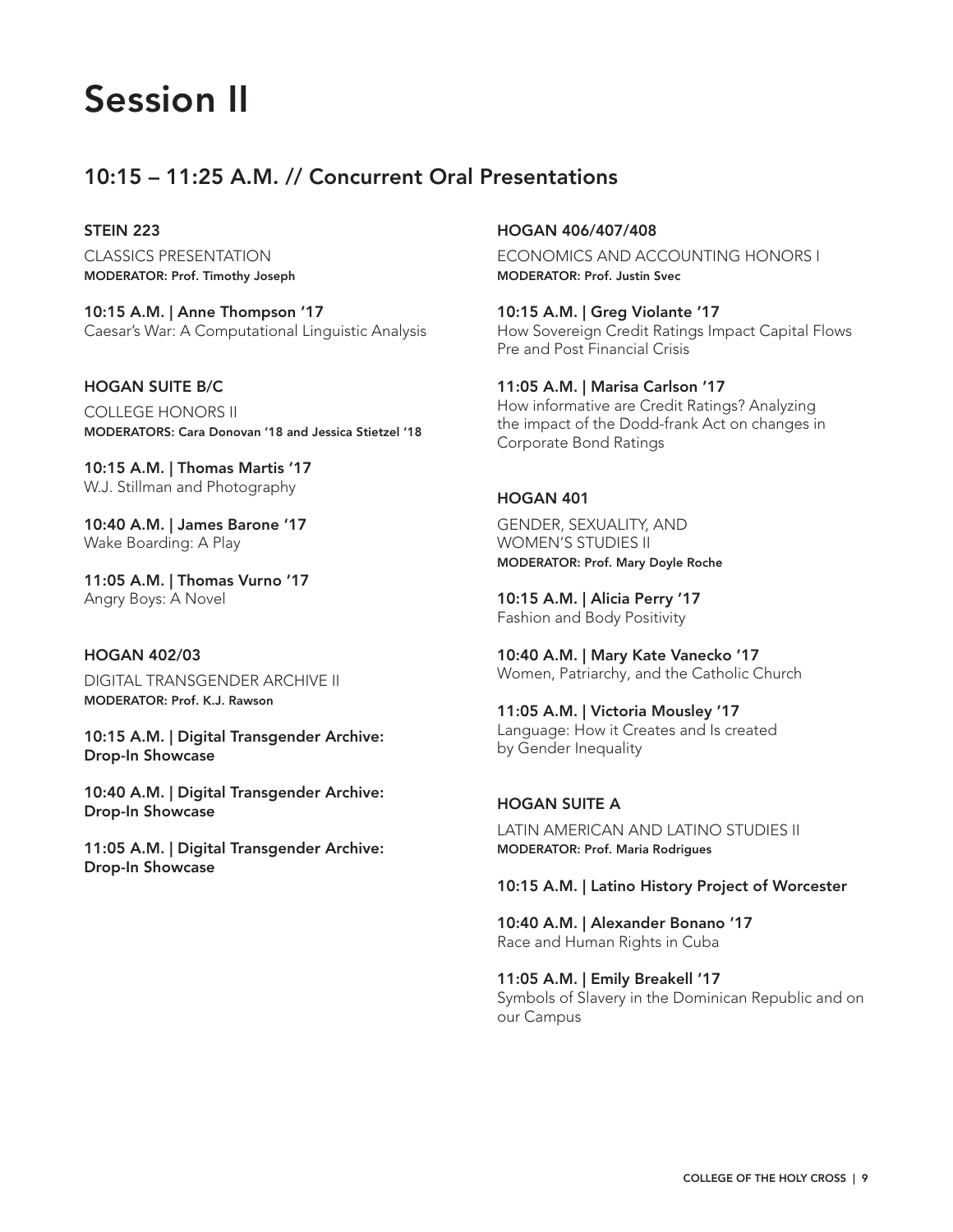# Session II

# 10:15 – 11:25 A.M. // Concurrent Oral Presentations

# STEIN 223

MANUSCRIPTS, INSCRIPTIONS AND DOCUMENTS CLUB I MODERATOR: Prof. Neel Smith

10:40 A.M. | Stephanie Neville '17, Hannah Nguyen '19, and Hanna Seariac '20 The Chronicles of Fredegarius

11:05 A.M. | Julia Spiegel '19 and Allyn Waller '18 Editing manuscripts with chant

## HOGAN 320

SOCIOLOGY AND ANTHROPOLOGY HONORS II MODERATOR: Prof. Daina Harvey

10:15 A.M. | Keith Plummer '17 Avowal and Queer Liberation: Discourse, Identity, and Social Change

10:40 A.M. | Alex Taurone '17 AfterMath of Genocide: Unraveling Blackboxes in the Guatemalan Civil War

11:05 A.M. | Hannah Tulinski '17 Barbie as Cultural Compass: Embodiment,

Representation, and Resistance Surrounding the World's Most Iconized Doll

O'NEIL 123

TEACHER EDUCATION PROGRAM II MODERATOR: Mary Beth Cashman, Director

10:15 A.M. | John McKeon '17 Finding the Urban Voice

10:40 A.M. | Efi Ramirez '17 Au cœur du Sud: une école urbain

11:05 A.M. | Connor Zanini '17 Living a Double Life: The Paradox of Student Teaching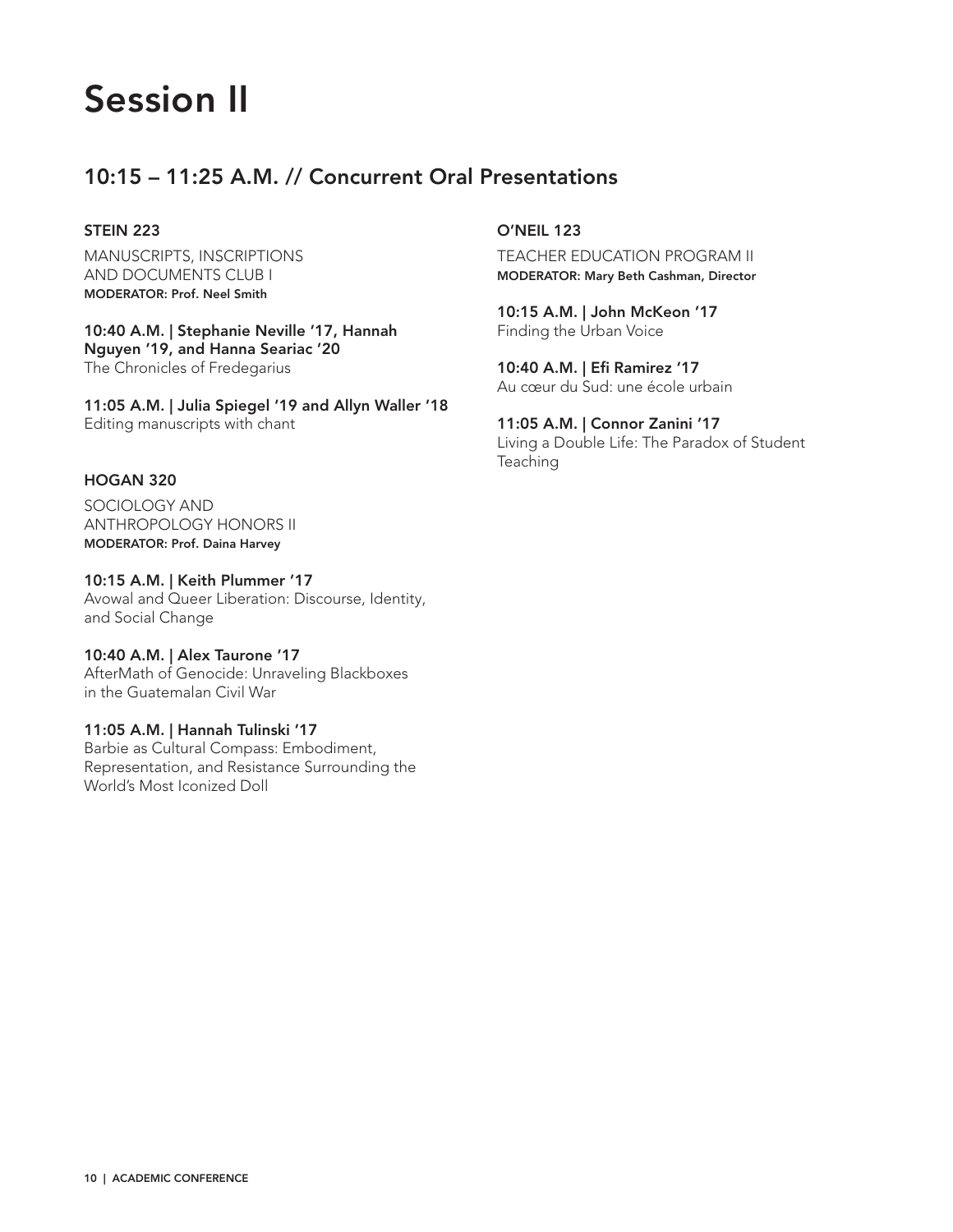# Session III

# 11:30 A.M. – 12:40 P.M. // Concurrent Oral Presentations

O'NEIL 112

CHEMISTRY III, GROUP A MODERATOR: Prof. Kevin Quinn

11:30 A.M. | Will Cassels '18 (Quinn) Efforts Toward the Synthesis of Bovidic Acid

11:45 A.M. | Adam Millham '17 (Quinn) Synthetic Studies on Bovidic Acid

12:00 A.M. | Kate Nicastri '17 (Quinn) Synthetic Studies on Bovidic Acid

#### SMITH LAB 154

CHEMISTRY III, GROUP B MODERATOR: Prof. Amber Hupp

11:30 A.M. | Colleen Szypko '17 (Avila-Bront) Studies in Surface Science

11:45 A.M. | Alissa Mitchell '17 (Hupp) Investigation of Biodiesel Degradation - Comparison of Plant and Animal Feedstocks

# SMITH LAB 155

CHEMISTRY III, GROUP C MODERATOR: Prof. Josh Farrell

# 11:30 A.M. | Henry Dodge '17 (Herrick)

New approaches to organorhenium chemistry

## HOGAN SUITE B/C

COLLEGE HONORS III MODERATORS: Jacqueline Galvinhill '18 and Katelyn Lyons '18

11:30 A.M. | Daniel Apadula '17 A Musical-Aesthetic Epistemology: Why "Ti" Brings Us Back to "Do"

11:55 A.M. | Michael Ciaramella '17 Music Theory and Linguistics

12:20 P.M. | Peter Schiepers '17 On Intentionality and the Problem of Non-Existents: Suarez, Meinong, and Contemporary Logic

#### HOGAN 406/407/408

ECONOMICS AND ACCOUNTING HONORS II MODERATOR: Prof. Justin Svec

#### 11:55 A.M. | Matthew Reeves '17

Racial Discrimination in the Sharing Economy: An Economic Analysis of New York City Airbnb Listings

## HOGAN 401

GENDER, SEXUALITY, AND WOMEN'S STUDIES III MODERATOR: Prof. Mary Doyle Roche

11:30 A.M. | Asmani Adhav '17 Maternal Effects and Egg Provisioning in Model Sea Organisms

11:55 A.M. | Sarah Gullong '17 Pathways for Increasing Intellectual Access: Curating a Guide to the DTA

## 12:20 P.M. | Kary Suazo '17

The Construction of an Ethno-racial Identity through Beauty Pageants in the Dominican Republic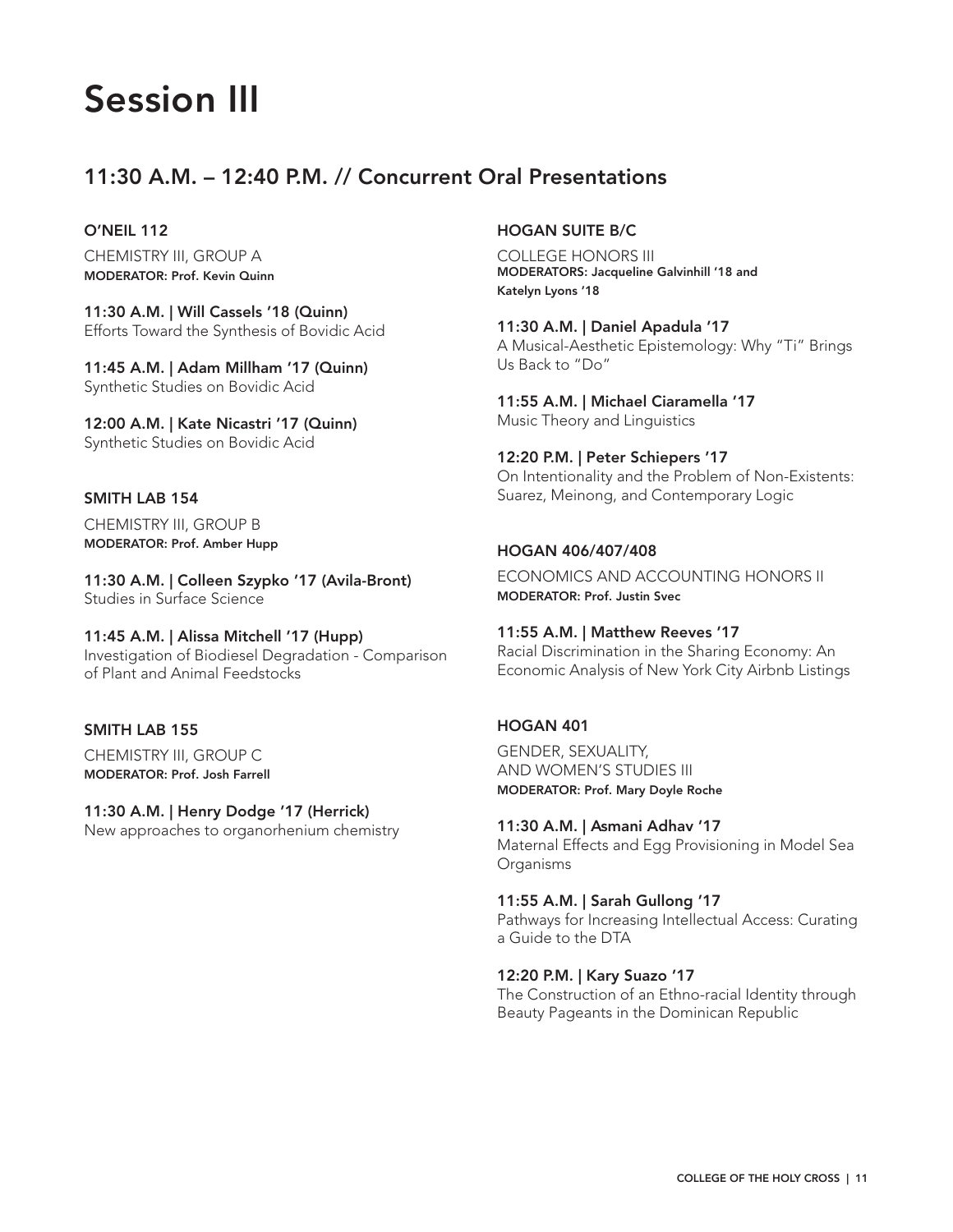# Session III

# 11:30 A.M. – 12:40 P.M. // Concurrent Oral Presentations

## STEIN 120

HISTORY HONORS I MODERATOR: Prof. Gwenn Miller

11:30 A.M. | Shane Crowley '17 News Media and Politics in the Reagan Administration

11:55 A.M. | Abigail Joy '17 Gandhian Non-violence and the Leadership of Martin Luther King, Jr.

# 12:20 P.M. | Noreen Verini '17

The Fenian Dynamite Campaign and the Emergence of Competing Visions of Irish Nationalism

## HOGAN SUITE A

LATIN AMERICAN AND LATINO STUDIES III MODERATOR: Prof. Maria Rodrigues

11:30 A.M. El Retablo de las Maravillas | Poetry from Nezahucioyotl

11:55 A.M. El Retablo de las Maravillas | Poetry from Nezahucioyotl

12:20 P.M. Luncheon for LALS participants and Recognition Awards for LALS Seniors

# STEIN 223

MANUSCRIPTS, INSCRIPTIONS AND DOCUMENTS CLUB II MODERATOR: Prof. Neel Smith

LATIN MANUSCRIPTS 11:30 A.M. | Richard Ciolek '20, Jeffrey Dickinson '19, Melissa Gryan '18, Michael Raheb '20, and Will Walker '19 Pliny the Elder, Natural History

#### THE HOMER MULTITEXT PROJECT

11:55 A.M. | Steven Paganelli '19 and Liam Prendergast '19 Paragraphoi and paragraphs in three manuscripts of the Iliad

12:20 P.M. | Michael Kelley '18 and Cory Scannell '18 Aristarchan critical signs on scholia of the Venetus A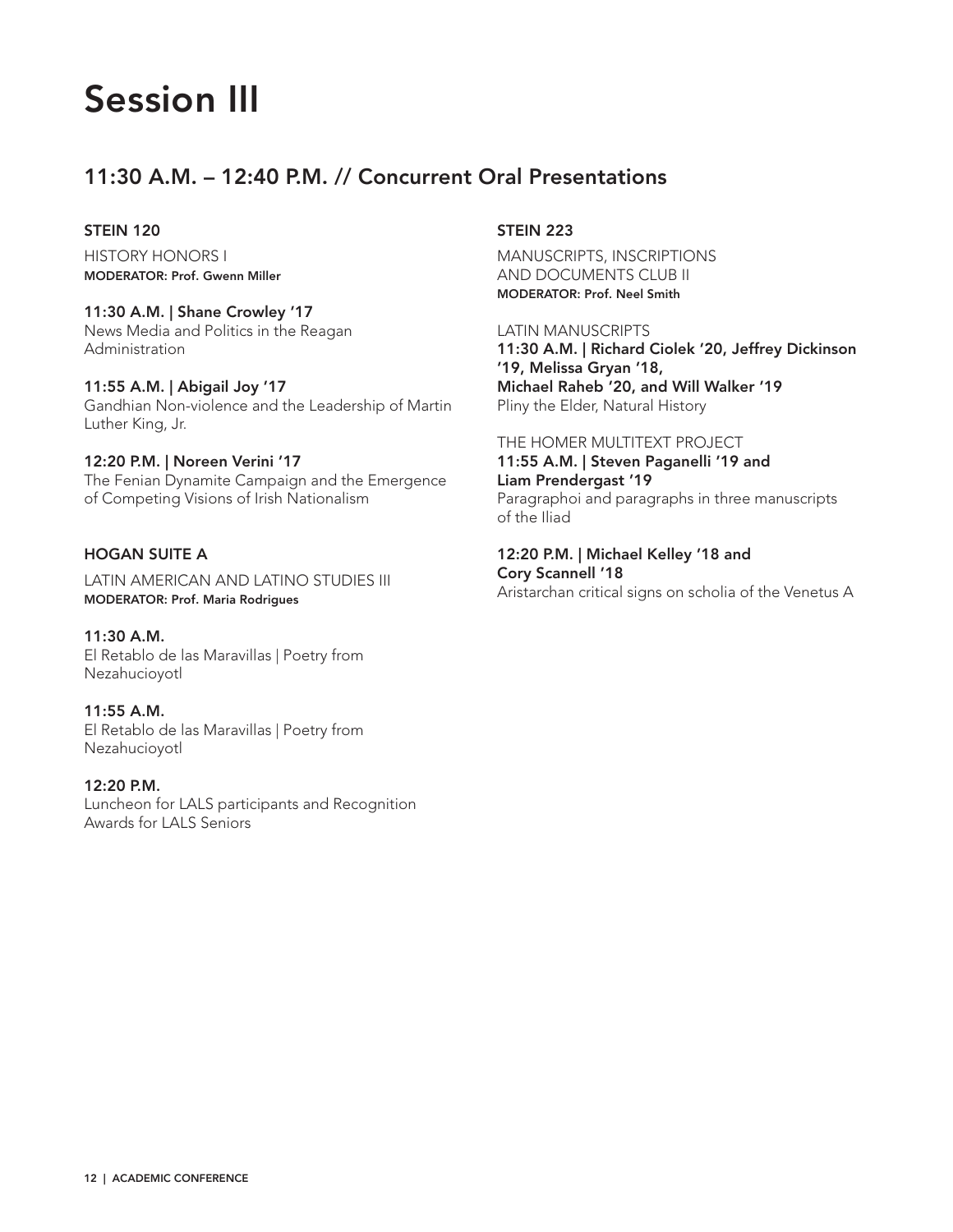# Session IV

# 12:45 – 1:55 P.M. // Concurrent Oral Presentations

## HOGAN SUITE B/C

COLLEGE HONORS IV MODERATORS: Blake Basmajian '18 and Kyle Kadamian '18

12:45 P.M. | Kristina Washer '17 Reconstructing the Hindlimb Muscles of the Dodo

1:10 P.M. | Andrew Weller '17 Concurrent Surgery and Informed Consent

1:35 P.M. | Xenyi Zeng '17 Preliminary GIS Analysis of the Presence and Distribution of Ice-Filled Cirques

# HOGAN 304/305

ENGLISH HONORS I MODERATOR: Prof. Nadine Knight

12:45 P.M. | Megan Izzo '17 Women's American Activist Rhetoric and Historical Memory

1:10 P.M. | Emily Iannaconi '17 Why Sports Matter: Shakespeare's Perfect Game

1:35 P.M. | Jane McGrail '17 Shakespearean Speech Acts: The Linguistic Foundation of Truth

## STEIN 120 HISTORY HONORS II MODERATOR: Prof. Gwenn Miller

12:45 P.M. | Jeremy Berry '17

Lift Up Every Voice: Lay Participation in the Changing Catholic Mass, 1930-1970

1:10 P.M. General Discussion

1:35 P.M. General Discussion

## STEIN 223

MANUSCRIPTS, INSCRIPTIONS AND DOCUMENTS CLUB III MODERATOR: Prof. Neel Smith

THE HOMER MULTITEXT PROJECT 12:45 P.M. | James Garry '20, Claude Hanley '18, and Zachary Sowerby '19 From musical pitch to grammatical rule: accent in Homeric manuscripts

SENIOR THESIS 1:10 P.M. | Melody Wauke '17 Alexandrian editors and the scholia of the Venetus A

# O'NEIL 123

PEACE AND CONFLICT STUDIES I MODERATOR: Prof. Denis Kennedy

12:45 P.M. | Erin Connolly '17 The Future of the American Nuclear Arsenal

1:10 P.M. | Andrea Cantalupa '17 Sumanahalli: Mind, Body and Spirit

1:35 P.M. | Deanna Drenga '17 We the People: The UN, States and the Search for Peace

## STEIN 316

PHILOSOPHY OF FOOD MODERATOR: Marty Dudek, Associate Director of Dining Services

12:45 P.M. | Kristen Lane '17 Think With Your Fork: Kimball Dining as an Educational Site

1:10 P.M. | Christina Nee '19, Julia Metzger '19, Isabelle Lambrecht '19, and Katherine Badenhausen '19 Think With Your Fork: Kimball Dining as an Educational Site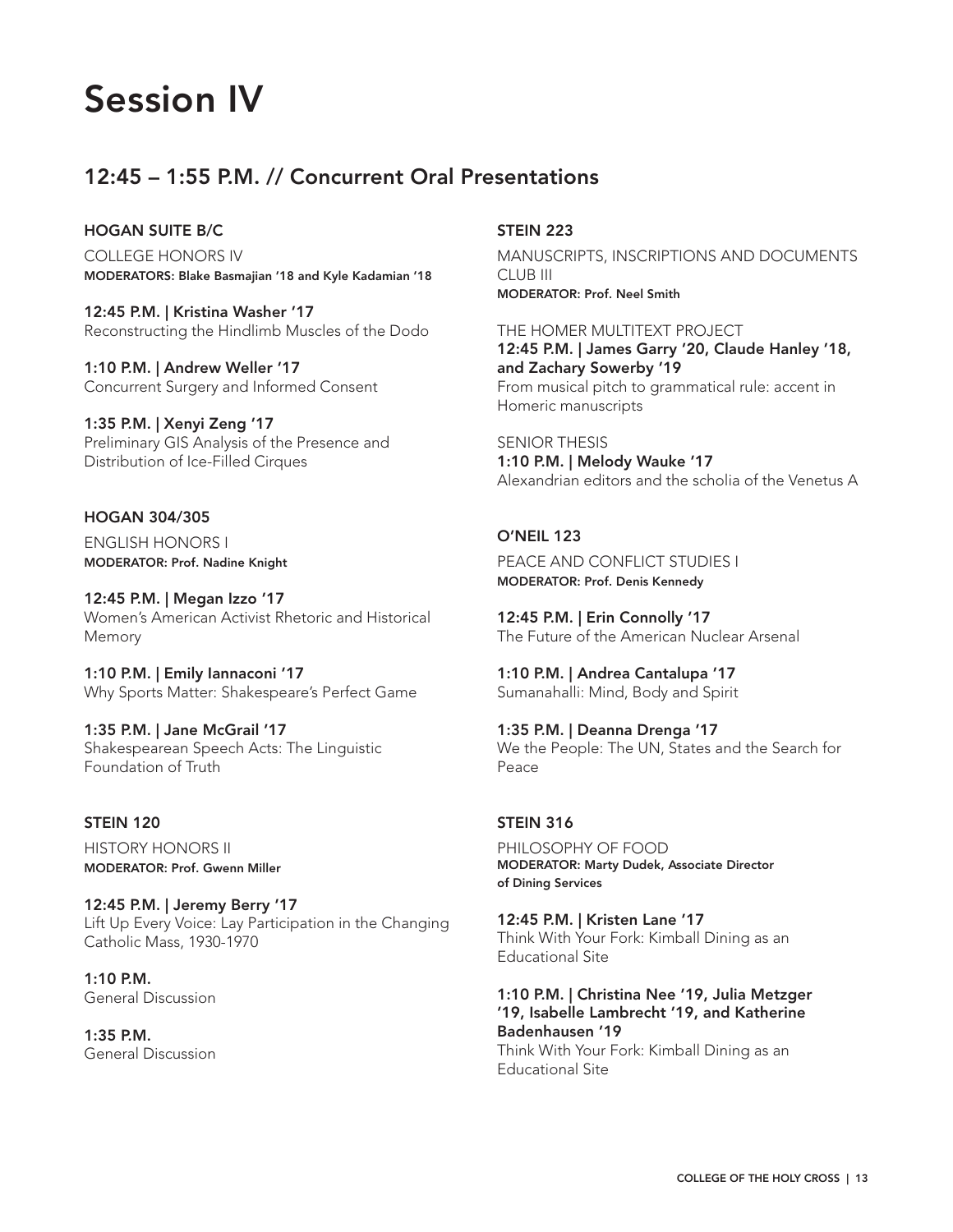# Session IV

# 12:45 – 1:55 P.M. // Concurrent Oral Presentations

## HOGAN 406/407/408

STUDY ABROAD I MODERATORS: Jimena Collingwood and Angie Woodmansee, Assistant Directors

1:35 P.M. | Jacqueline Bashaw '17 The Role of Music in *Howards End* and *Heart of Darkness*, Oxford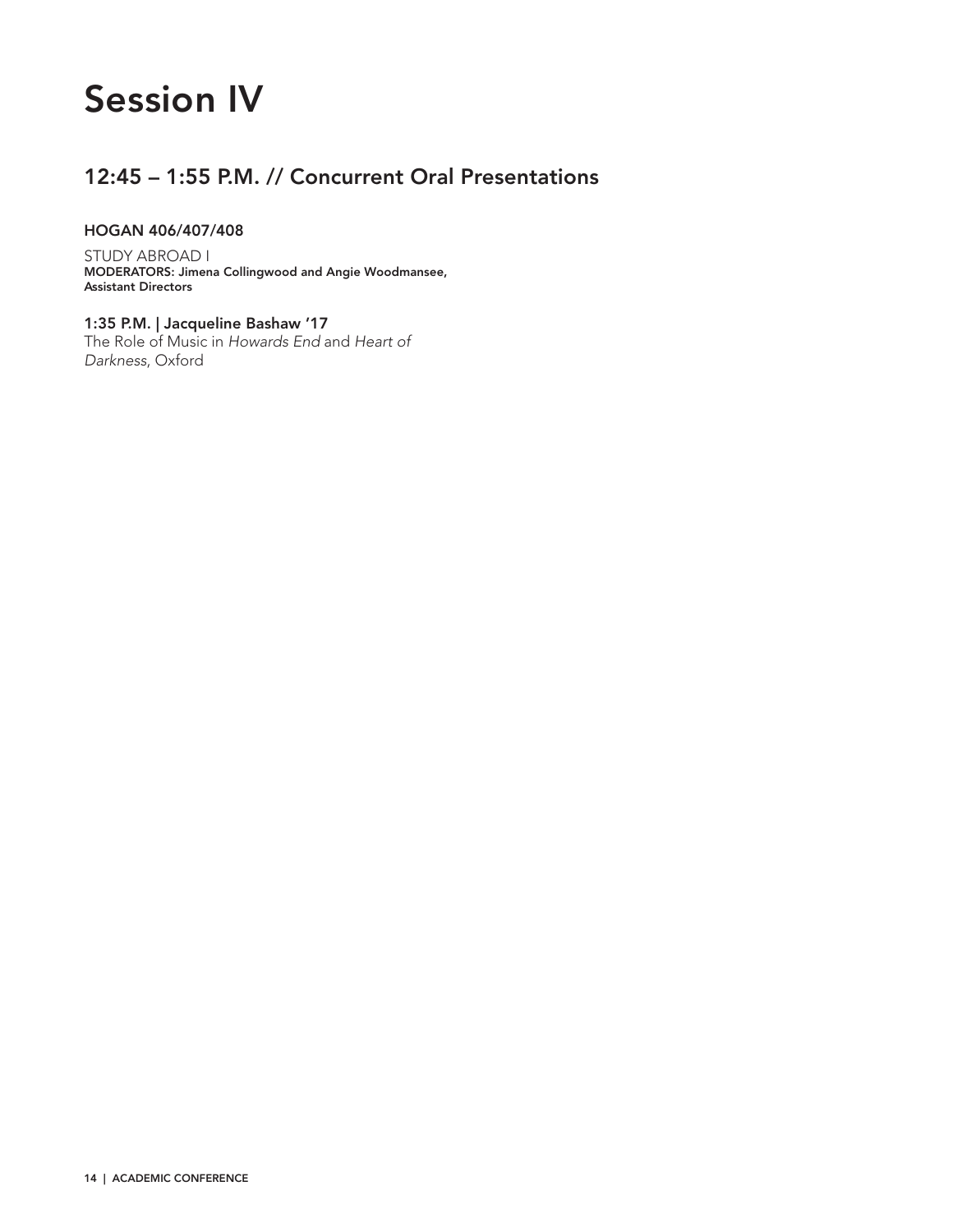# Session V

# 2 – 3:10 P.M. // Concurrent Oral Presentations

## HOGAN 320

AFRICANA STUDIES I MODERATOR: Prof. Lorelle Semley

2 P.M. | Elena Ferguson '17 Roots Before Branches: An Investigative Look at Diaspora Tourism

2:25 P.M. | Jared Boone '17 Still Separate, Still Unequal: Socioeconomic Integration as a Remedy to Racial Segregation in American Public Schools

2:50 P.M./ Thomas Kennedy '17 Peace and Conflict in Africa

# STEIN 120

ARCHAEOLOGICAL DOCUMENTARY II MODERATORS: Profs. Ellen Perry and Steve Vineberg

2:25 P.M. | Amanda Kondek '17 Archaeological Documentary: Unearthing the Past of Populonia

# SMITH LAB 154

BIOCHEMISTRY I MODERATOR: Prof. Rob Bellin

2 P.M. | Wanlin Zhang '17 A structural investigation and splicing study of inteins from Halobacteria

2:25 P.M. | Emily Popp '17 Click reactions with amino phenol complexes

2:50 P.M. | Adam Millham '17 An investigation into the total synthesis and biological relevance of (+)-bovidic acid

# HOGAN SUITE B/C

COLLEGE HONORS V MODERATORS: Joe Metrano '18 and Marie Therese Kane '18

2 P.M. | Victoria Mousley '17 Deaf Stigma: An Analysis of Factors Predicting Well-Being Among Deaf Emerging Adults

2:25 P.M. | Caroline Morano '17 Children's Spontaneous Gestures Before and After Learning About the Day-Night Cycle

2:50 P.M. | Thomas Rueter '17 Ideology, Populism, and the 2016 Election

# HOGAN SUITE A

ECONOMICS AND ACCOUNTING HONORS III MODERATOR: Prof. Justin Svec

2 P.M. | Andy Dong '17

The impact of the EU-US Open Skies Agreement on passenger number between the United Kingdom and the United States

## 2:50 P.M. | Kylie Coffman '17

Simply Politics? A Look into Trade Linkage's Influence on the Impact of Economic Sanctions

## HOGAN 304/305

ENGLISH HONORS II MODERATOR: Prof. Nadine Knight

2 P.M. | Will Peters '17 In All Things: Stories of Healing

2:25 P.M. | Maxwell McKee '17 Shades of Sympathy: Humor in Nabokov

2:50 P.M. | Katrina Morris '17 Form and Freedom in Elizabeth Barrett Browning's Sonnets from the Portuguese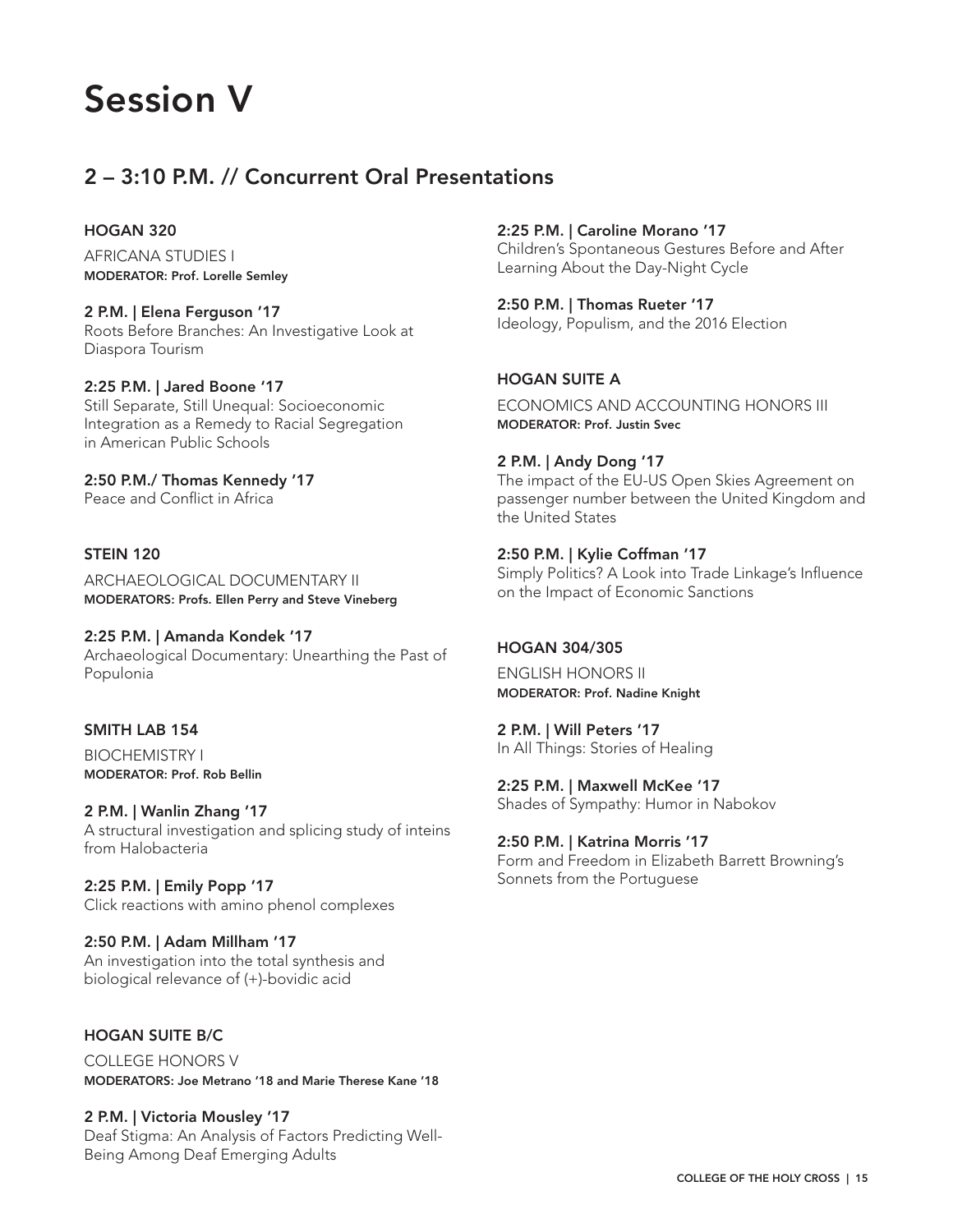

# 2 – 3:10 P.M. // Concurrent Oral Presentations

#### HOGAN 401

GENDER, SEXUALITY, AND WOMEN'S STUDIES IV MODERATOR: Prof. Mary Doyle Roche

#### 2 P.M. | Hannah Tulinski '17

Barbie as Cultural Compass: Embodiment, Representation, and Resistance Surrounding the World's Most Iconized Doll

2:25 P.M. | Raha Maalin '17 Extending Title IX to Transgender Students

2:50 P.M. | Elizabeth Pearce '17 It's An "Ad" World: The Subjugation of Women within Advertisements

#### HABERLIN 219

HISTORY: NATURE AND SOCIETY I MODERATOR: Prof. Justin Poche

2 P.M. | Hannah Miksenas '20; Matthew Reali '19; Evan Stefanini '17; Andrew Toritto '20 The Making of the Dust Bowl Crisis

2: 25 P.M. | Abigail Benjamin '18; Ryan Dowd '19; Joseph Forlenza '19; Erik Ouellette '18 The Lucky Dragon and Atomic Testing in Postwar America

2:50 P.M. | Thomas MacMullin '20; Evan Megan '19; Jason Rodriguez '20; Tess Shaw '19 The Farmington Mine Disaster

#### O'NEIL 123

PEACE AND CONFLICT STUDIES II MODERATOR: Prof. Denis Kennedy

2 P.M. | James Dan '17 America's Passive Secularization vs. France's Active Secularization as Effective Control Mechanisms

2:25 P.M. | Audra Kinney '17 Consequences of Manifest Destiny in the American Southwest

2:50 P.M. Peace and Conflict Studies Reception

#### STEIN 223

PHILOSOPHY HONORS I MODERATOR: Prof. Chris Dustin

2 P.M. | Benjamin Frascarelli '17 Nietzsche, Mathematics, and Music

2:25 P.M. | Caroline Carr '17 Aristotle, Ethics, and the Modern World

2:50 P.M. | Peter Schiepers '17 On Intentionality and the Problem of Non-Existents: Suarez, Meinong, and Contemporary Logic

#### HOGAN 406/407/408

STUDY ABROAD II MODERATORS: Jimena Collingwood and Angie Woodmansee, Assistant Directors

2 P.M. | Jessica Vozella '17 What you learn in the Scouts. Strasbourg, France (poster on display in Stein Atrium)

2:25 P.M. | Elise Tomasello '17 Travel through Instagram: Dorothy the Universal Wanderer. Coruña, Spain

2:50 P.M. | Julia Palmerino '18 Craic agus Ceol: Music and Song in Cork, Ireland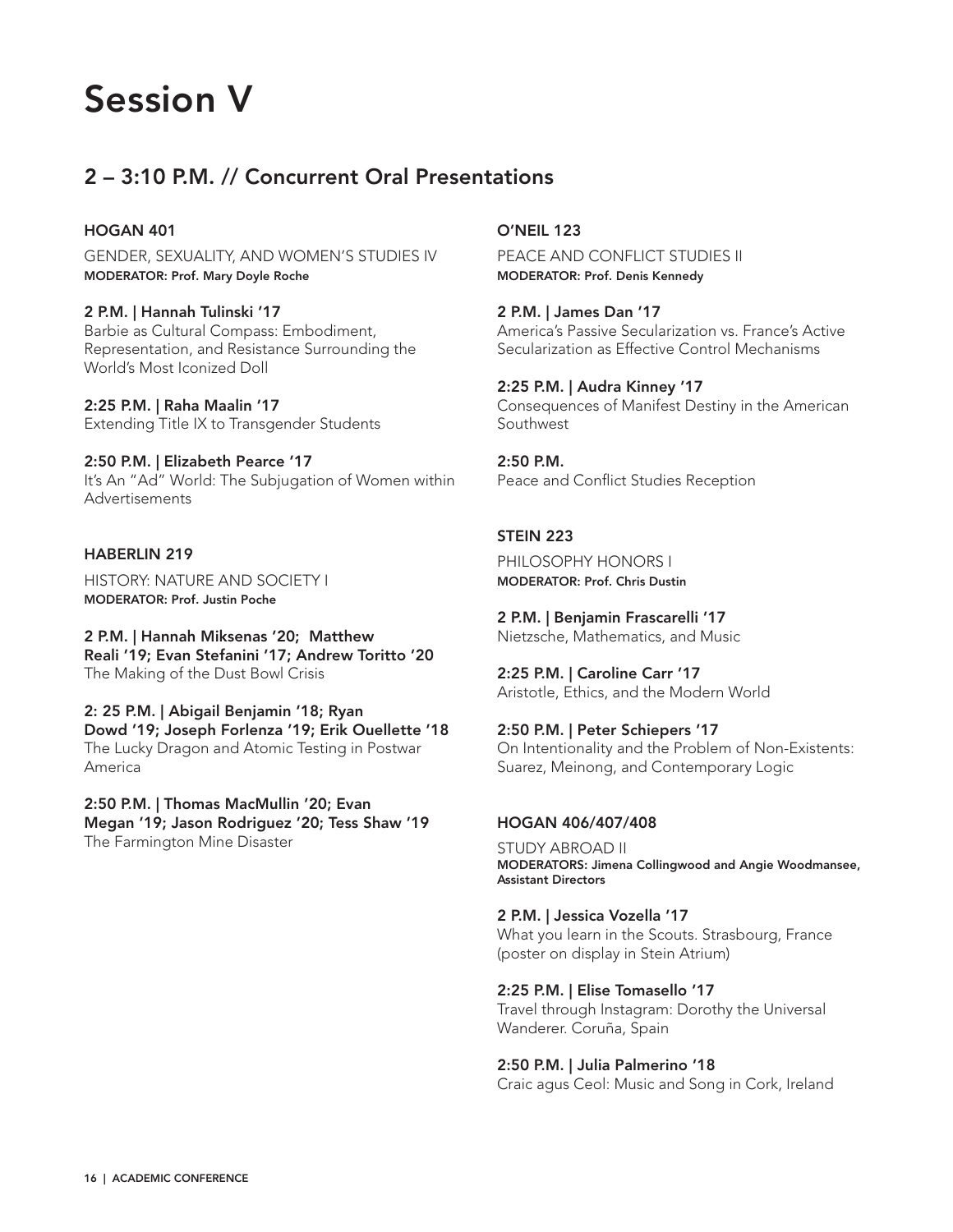# Session VI

# 3:15 – 4:25 P.M. // Concurrent Oral Presentations

#### HOGAN 320

AFRICANA STUDIES II MODERATOR: Prof. Lorelle Semley

3:15 P.M. | Sara Newstein '17 Persisting Racial Inequalities in Public Schools

3:40 P.M. | Abigail Joy '17 Gandhian Non-violence and the Leadership of Martin Luther King, Jr.

4:05 P.M. Africana Studies Reception

O'NEIL 112 BEST OF ART HISTORY I MODERATOR: Prof. David Karmon

3:15 P.M. Introduction by David Karmon

3:40 P.M. | Sara McLean '17 The Japanese Tea Garden: A Spiritual Aesthetic that Resonates with Jesuit Ideals

4:05 P.M. | Therese Starshak '17 The Chertsey Tiles: An Exploration into England and the Crusades

# SMITH LAB 154

BIOCHEMISTRY II MODERATOR: Prof. Rob Bellin

3:15 P.M. | Melissa Connolly '17 Development of a multi-sided polydimethylsiloxane cell growth surface using 3-D printing technology

3:40 P.M. | Jeeva Jacob '17 The effect of age and passage on the lung mesenchymal stem cell response to cigarette smoke extract

#### 4:05 P.M. | Christopher Minteer '17

A fresh perspective to protein splicing: Pyrococcus abyssi, aspartate cyclization and pressure enzymology

### HOGAN SUITE B/C

COLLEGE HONORS VI MODERATORS: Claude Hanley '18 and Grace Cavanagh '18

3:15 P.M. | Anthony Criscitiello '17 Investigation of Honeybee Pheromone Communication in the Social Immune System

3:40 P.M. | Benjamin Nicholson '17 Drosophila S-Lap Research

4:05 P.M. | Emily Perry '17 Good Things Wild and Free

HOGAN SUITE A ECONOMICS AND ACCOUNTING HONORS IV MODERATOR: Prof. Justin Svec

3:40 P.M. | Patrick Franco '17 Terrorism as a Risk Factor for Genocide

#### HOGAN 304/305

ENGLISH HONORS III MODERATOR: Prof. Nadine Knight

3:15 P.M. | Ryan Kingsley '17 Bird on the Horizon

3:40 P.M. | Jacqueline Bashaw '17 Examining Female Narrators in Vampire Fiction and Film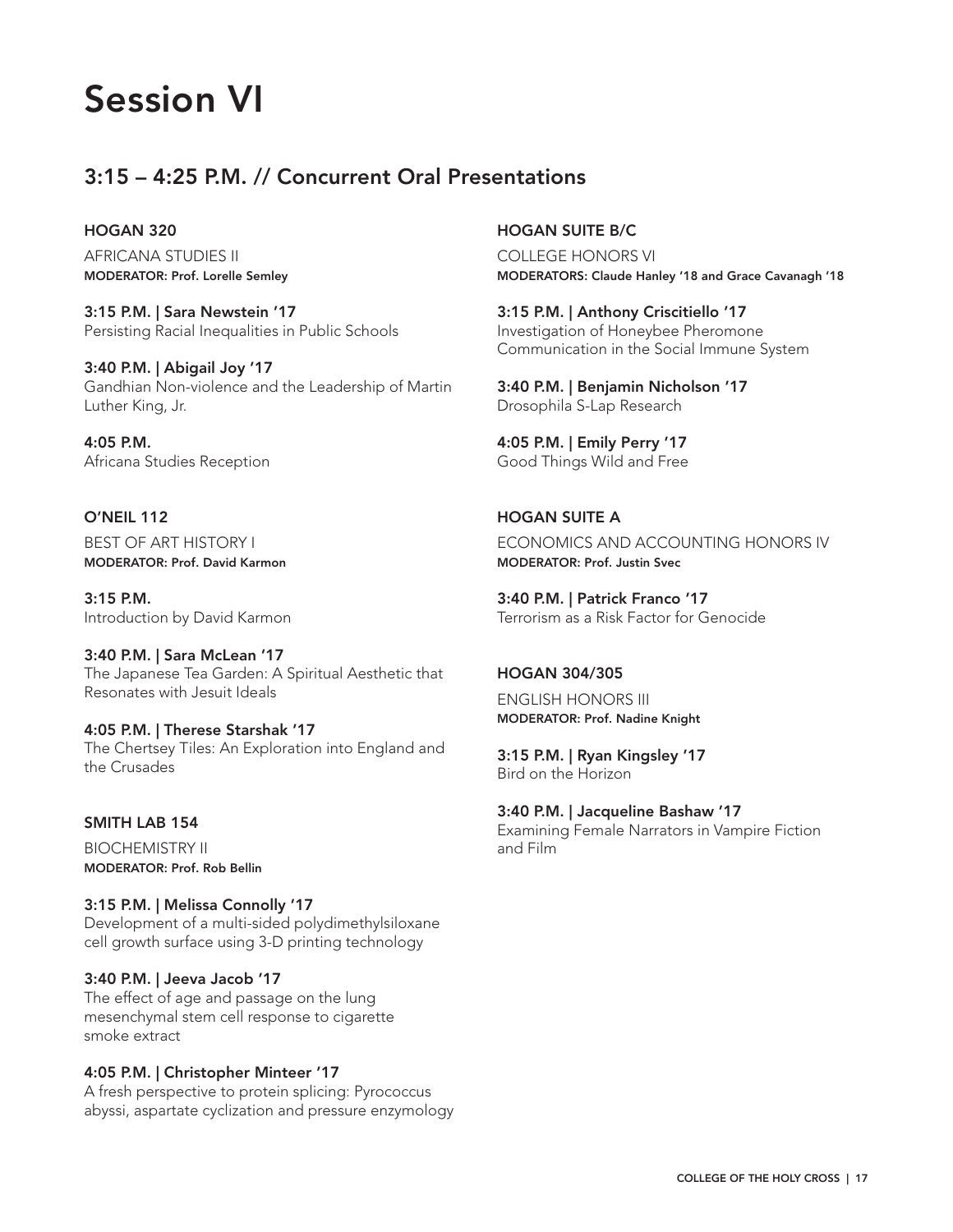# Session VI

# 3:15 – 4:25 P.M. // Concurrent Oral Presentations

## HOGAN 401

GENDER, SEXUALITY, AND WOMEN'S STUDIES V MODERATOR: Prof. Mary Doyle Roche

#### 3:15 P.M. | Keith Plummer '17

Avowal and Queer Liberation: Discourse, Identity, and Social Change

#### 3:40 P.M. | Julia Jesielowski '17 STEM Educations

#### 4:05 P.M. | Natalie Correa '17

How Do You Appreciate the Ballet: An Analysis of Ballet Images and Their Portrayals of the Feminine Body

#### HABERLIN 219

HISTORY: NATURE AND SOCIETY II MODERATOR: Prof. Justin Poche

# 3:15 P.M. | Kevin Finn '17; Matthew McIvor '18;

John Nilles '20; Mary Elizabeth Parslow '19 The Cuyahoga River Fire and the Making of Modern Environmentalism

#### 3:40 P.M. | Ryan DeGraw '19; Bryan Gallagher '18; Elizabeth Scott '20; John Stevens '20

The Three Mile Island Accident and U.S. Nuclear Power Policy

#### 4:05 P.M. | Marissa Bradley '20; Michaela Curtin '19; Carly Flahive '20; Robert Roberge '18

The Love Canal Disaster and the Long Civil Rights Movement

## STEIN 223

PHILOSOPHY HONORS II MODERATOR: Prof. Christopher Dustin

# 3:15 P.M. | Margaret George '17

Radical Thinkers and Morality: Augustine and Kant

## 3:40 P.M. | Daniel Apadula '17

A Musical-Aesthetic Epistemology: Why "Ti" Brings Us Back to "Do"

4:05 P.M. | General Discussion

#### HOGAN 406/407/408

STUDY ABROAD III MODERATORS: Jimena Collingwood and Angie Woodmansee, Assistant Directors

#### 3:15 P.M. | James Dan '17

Ball ist Leben (Ball is life). Bamberg, Germany (poster on display in Stein Atrium)

## 3:40 P.M. | Frederick Boehrer '18

Research focuses on the Tamil Internally Displaced Peoples in the Jaffna Peninsula. Sri Lanka

## 4:05 P.M. | Charlie Suse '17

A South American Photo Essay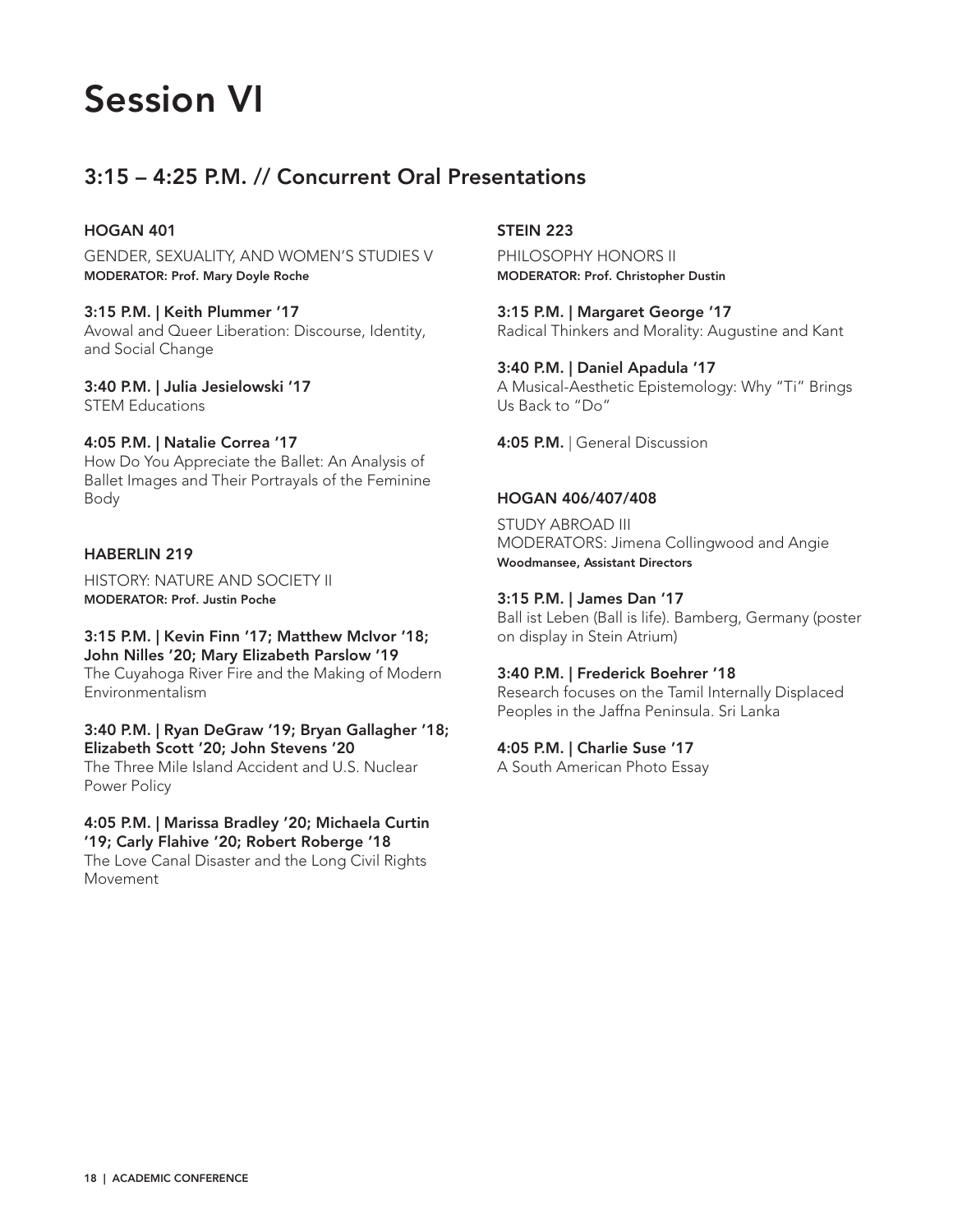# Session VII

# 4:30 – 5:30 P.M. // Concurrent Oral Presentations

## HOGAN 320

AFRICANA STUDIES III

4:30 P.M. | Africana Studies Reception

## SMITH LAB 154

BIOCHEMISTRY III MODERATOR: Prof. Rob Bellin

## 4:30 P.M. | Lauren Riley '17

A study of the sexually diametric lifespan effects of a high glucose diet in C. elegans

### 4:55 P.M. | Anthony Criscitello '17 Investigation of honeybee pheromone communication in the social immune system

# O'NEIL 112

BEST OF ART HISTORY II MODERATOR: Prof. David Karmon

4:30 P.M. | Lauren Venesy '17 Dance and Design: Choreographed Spatial Experiences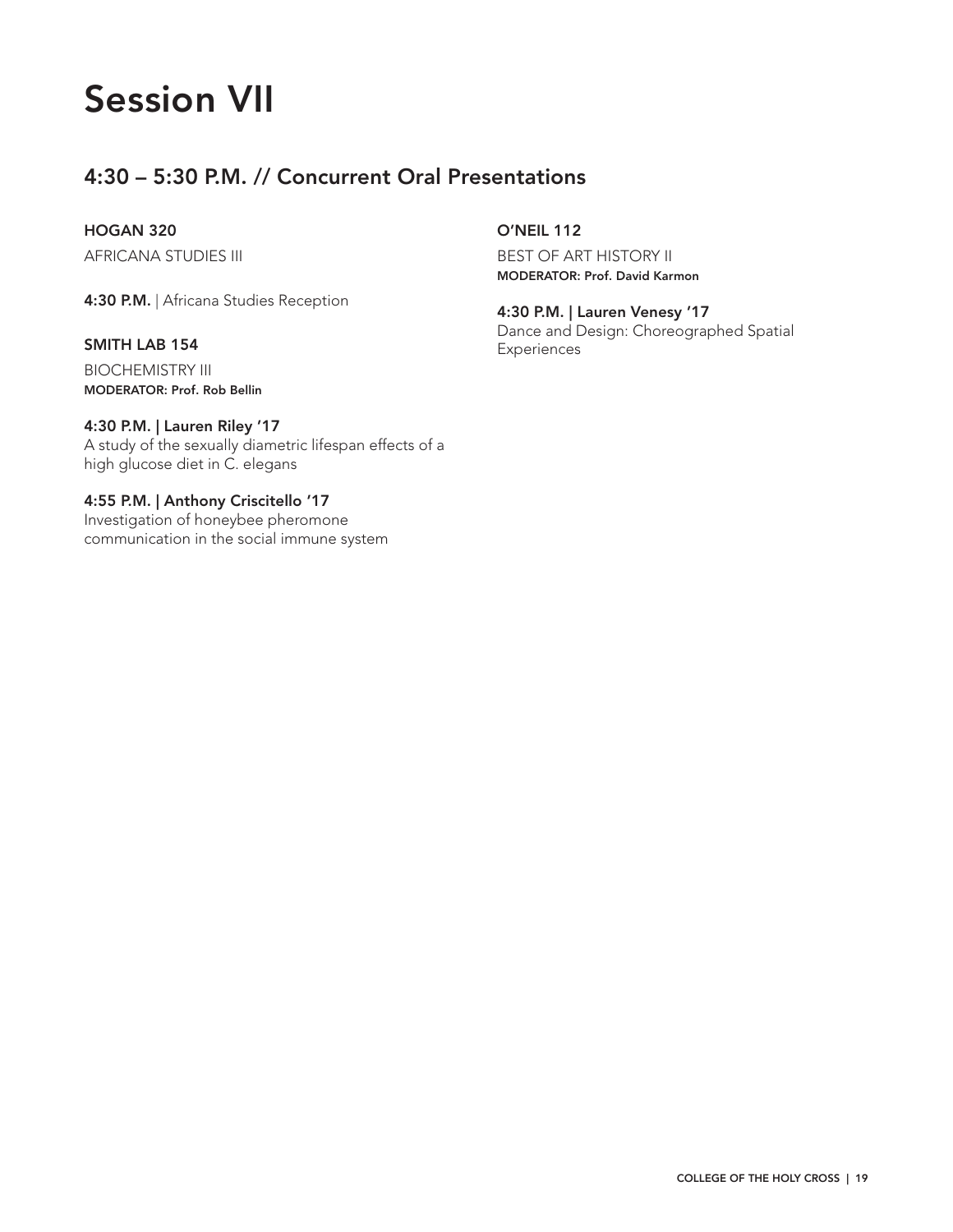# Poster Display with Presentations

STEIN ATRIUM MODERN LANGUAGES AND LITERATURES Posters on display from 9 A.M. – 4:35 P.M.

9:25 A.M. | Jacob Wronski '18 Immersing in Russia (Russian)

10:15 A.M. | Kyle Cunningham '17 Beijing's Pollution Problem (Chinese)

10:15 A.M. | Victoria Mousley '17 Study Away at Gallaudet University (ASL)

10:15 A.M. | Holly Nord '17 How Chinese People View the Reopening of Family Planning Policy in 2015 (Chinese)

10:15 A.M. | Victoria Recinos '18 The tension between standard Mandarin and regional dialects in China (Chinese)

10:15 A.M. | Michael Sixsmith '17 Environmental Protection and Economic Growth's Complex Relationship in China (Chinese)

10:15 A.M. | David Smith '18 China's Gap between the Rich and the Poor (Chinese)

10:15 A.M. | Luke Thompson '17 Elderly Care in China (Chinese)

10:15 A.M. | Suji Yi '17 Effects of the Economic Relationship of China and South Korea (Chinese)

11:05 A.M. | Sarah Baker '18 Russia study abroad classes and academics (Russian)

11:05 A.M. | Michael Morigi '19 Experiencing History and Culture in Russia (Russian)

1:10 P.M. | Efi Ramirez '17 Schooling in Strasbourg (French)

1:10 P.M. | Jessica Vozella '17 What you learn in the scouts (French)\*

1:35 P.M. | Declan Downey '17 My Political Science and Family-life Experiences (German)

3:15 P.M. | James Dan '17 Ball ist Leben (Ball is life) (German)\*

Bridgid Carey '17 Places That Matter (Russian)

*\*Presenting with Study Abroad in Hogan 406/407/408*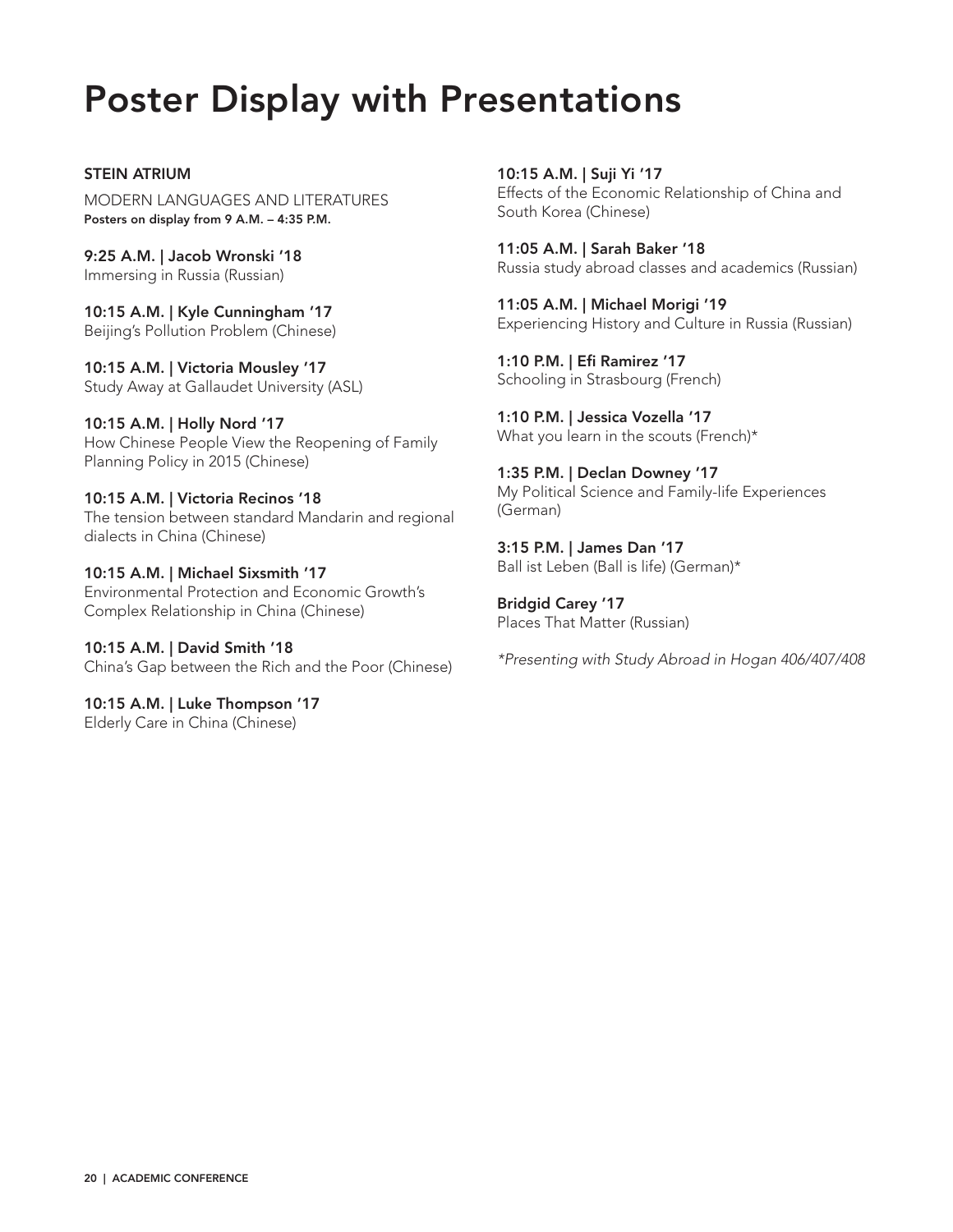# Exhibition Openings

# CANTOR ART GALLERY

SENIOR STUDIO MAJORS ARTIST TALKS Exhibition up through May 26

## 12 P.M.

Aiden Duffy '17 Allison Thiel '17 Katie Evans '17 Mary Welsh '17 Emily Mutkoski '17 Keiving Wong '17 John Silveira '17

## SAS GALLERY, HOGAN

STUDIO MINORS EXHIBITION OPENING Exhibition up through May 10

## 2 P.M.

Gabriella Atwell-Beaugene '17 Michelle Jin '17 Lillie Reder '17 Hallei Lopez '17 Christina Yu '17 Katherine Love '17

Julia Baker '17 Katherine McKernan '17 Timothy Gardner '17 Anastasia Philbrook '17 Jenifer Kimball '17 Reiko Tomizawa '17

# Induction Ceremony

## HOGAN 304/305

ENGLISH SIGMA TAU DELTA MODERATOR: Prof. Madigan Haley

#### 4:30 P.M.

Abigail Howland '18 Caroline Priest '18 Alexandra Larkin '18 Andrew Wells '18 Emma O'Leary '18 Ryan Wood '18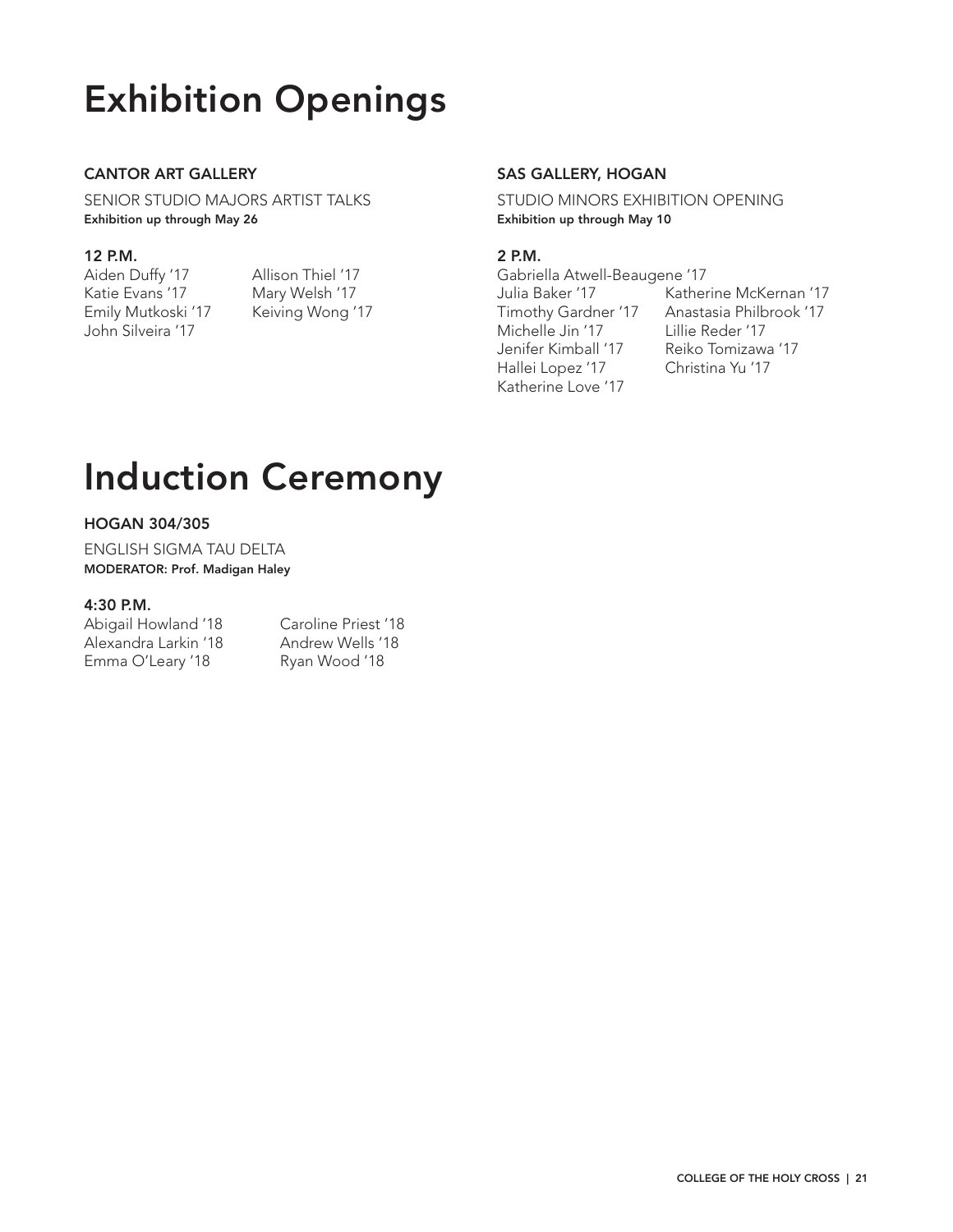# Performances

# Arts Transcending Borders/Department of Theatre Pop-up Performance

## STICKWORK SCULPTURE BY LINDEN LANE LAWN\*

BASIC DANCE WITH JIMENA BERMEJO

## 10:45 – 11:15 A.M.

Kyle Anagnos '19 Jaylene Mata '20 Evan Grogan '17 Holly Nord '17 Kevin Hannan '19 Abigail Oliver '17

Michael Alarie '17 Raha Maalin '17 Kylie Coffman '19 Aidan McDonnell '18 Kirsten Gargiulo '17 Kerianne Moran '18 Robert Kosharek '17 Leydi Pliego-Vergara '20 Patrick Sheehan '17 Michael Lewis '20 Madison Warwick '18

## ST. JOSEPH'S MEMORIAL CHAPEL

*THERE AND BACH AGAIN*, ORGAN RECITAL WITH PRESENTATION

## 1 P.M.

Lorraine Mihaliak '19, Organ Scholar

## LEVIS BROWSING ROOM, DINAND

LAUNCH PARTY FOR *THE PURPLE* & CELEBRATION OF CREATIVE WRITING CONCENTRATORS

# 7 P.M., with student readings starting at 7:20 P.M.

Creative Writing Concentrators: Alexa J Eldracher '17 William R Peters '17 Emily M Iannaconi '17 Christopher A Saeli Jr. '17 Erin P Kenning '17 Gabriella D Smith '17 Andrea E Pappey '17 Jonathan H Thompson '17

# STICKWORK SCULPTURE BY LINDEN LANE LAWN\*

MODERN DANCE WITH KAELA LEE

# 12:15 -12:45 P.M.

Patricia Cox '20 Rachel Marasco '18 Mustafa Elnady FLA Shannon Moran '20 Eleonora Fantoni FLA Olivia Pan '20 William Gaudreau '18 Ameer Phillips '17 Sarah Gullong '17 Jessica Robey '18 Bu Sanchez FLA<br>
Sean Kirkpatrick '17 Emily Smith '17 Kristin Lane '17 Glorianna Theodhoraqi '18

Kylie Kardos '19 Laura de las Mercedes, FLA

*\*In case of inclement weather, the performances may be cancelled.*

## BROOKS CONCERT HALL

HOLY CROSS CHAMBER ORCHESTRA PERFORMANCE

## 8 P.M.

FLUTE Katherine Elacqua '19 Dara Parsons '19

## VIOLA

Matthew Pinder '20 Virginia Peck-Phillips '17 Melody Wauke '17 Alex Kui '19 Brianna Maynard '19

OBOE Emily Sullivan '19

CLARINET Emily Kulp '19 VIOLONCELLO Teddy Chomiak '18 Brett Cotter '19 Emma O'Connor '20

VIOLIN Christopher Goessling '18 Marena Elle Minelli '17 Jason Aldave '20 Gen Tsudaka '17 Abbey DeNorscia '17 Sarah Vrountas '19 John Little (faculty)

TIMPANI Frank Dwyer '19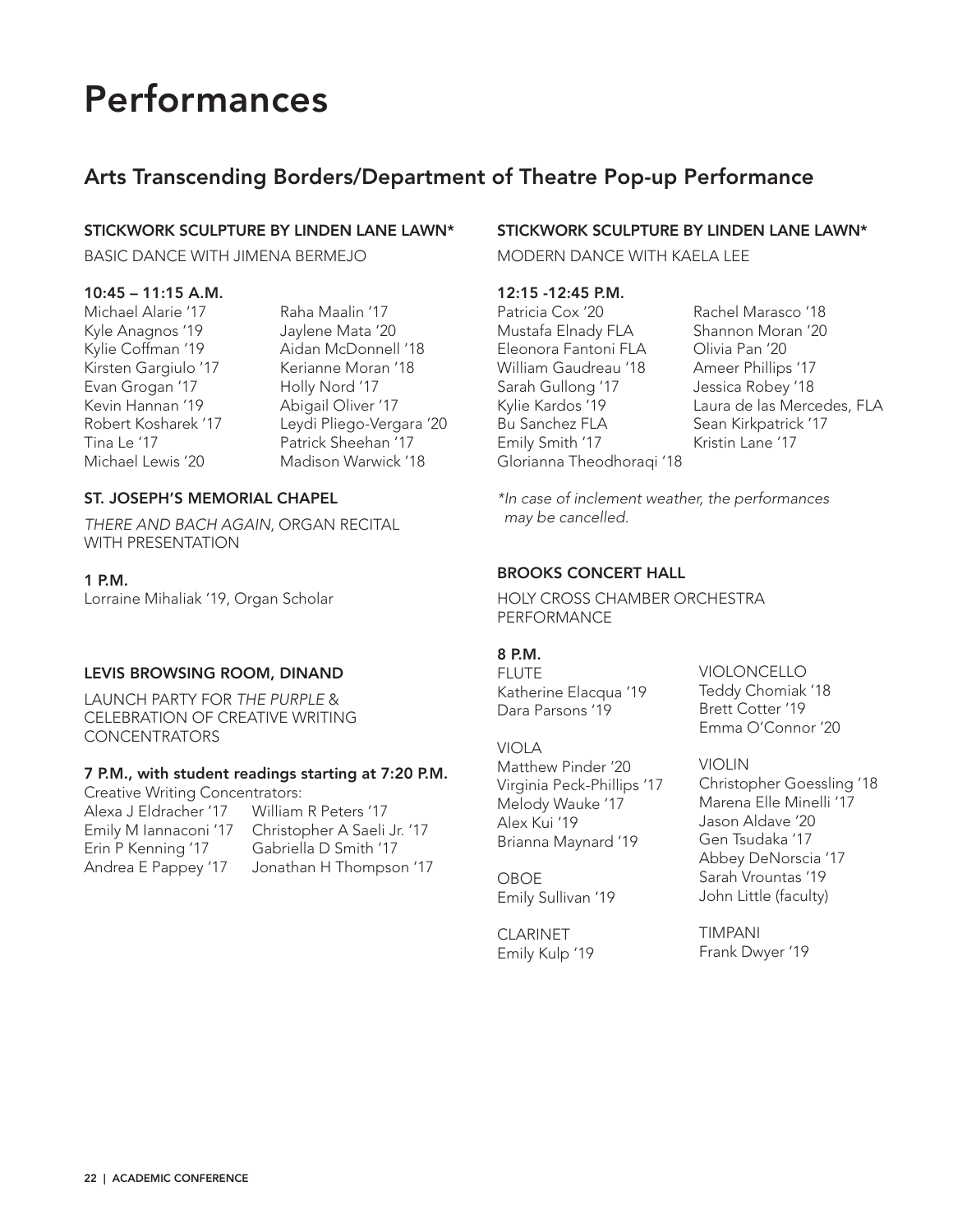# THURSDAY, APRIL 27

# 11:30 A.M. – 3:30 P.M. // Oral Presentations

#### REHM LIBRARY

COLLEGE HONORS PRESENTATIONS MODERATOR: Michael DeSantis '18 and Peter Oggiani '18

11:30 A.M. | Megan Izzo '17 American Activist Rhetoric and Historical Memory

#### 11:55 A.M. | Jacqueline Bashaw '17

Examining Female Narrators in Vampire Fiction and Film

12:20 P.M. | Mary Kate Vanecko '17 Women, Patriarchy, and the Catholic Church

MODERATOR: Joe Criscitiello '18 and Susanna Huth '18

12:45 P.M. | Charles Schufreider '17 On the Format of the Scholia to the Iliad in the Venetus A Manuscript

1:10 P.M. | Jason Steranko '17 Methods of Persuasion in Josephus's Against Apion

## 1:35 P.M. | Jane McGrail '17

Shakespearean Speech Acts: The Linguistic Foundation of Truth

#### HOGAN 304/305

POLITICAL SCIENCE HONORS MODERATOR: Prof. Greg Burnep

3:30 P.M. | Luke P. Miller '17 Unconventional Lawfare: Operational Law in the War on Terror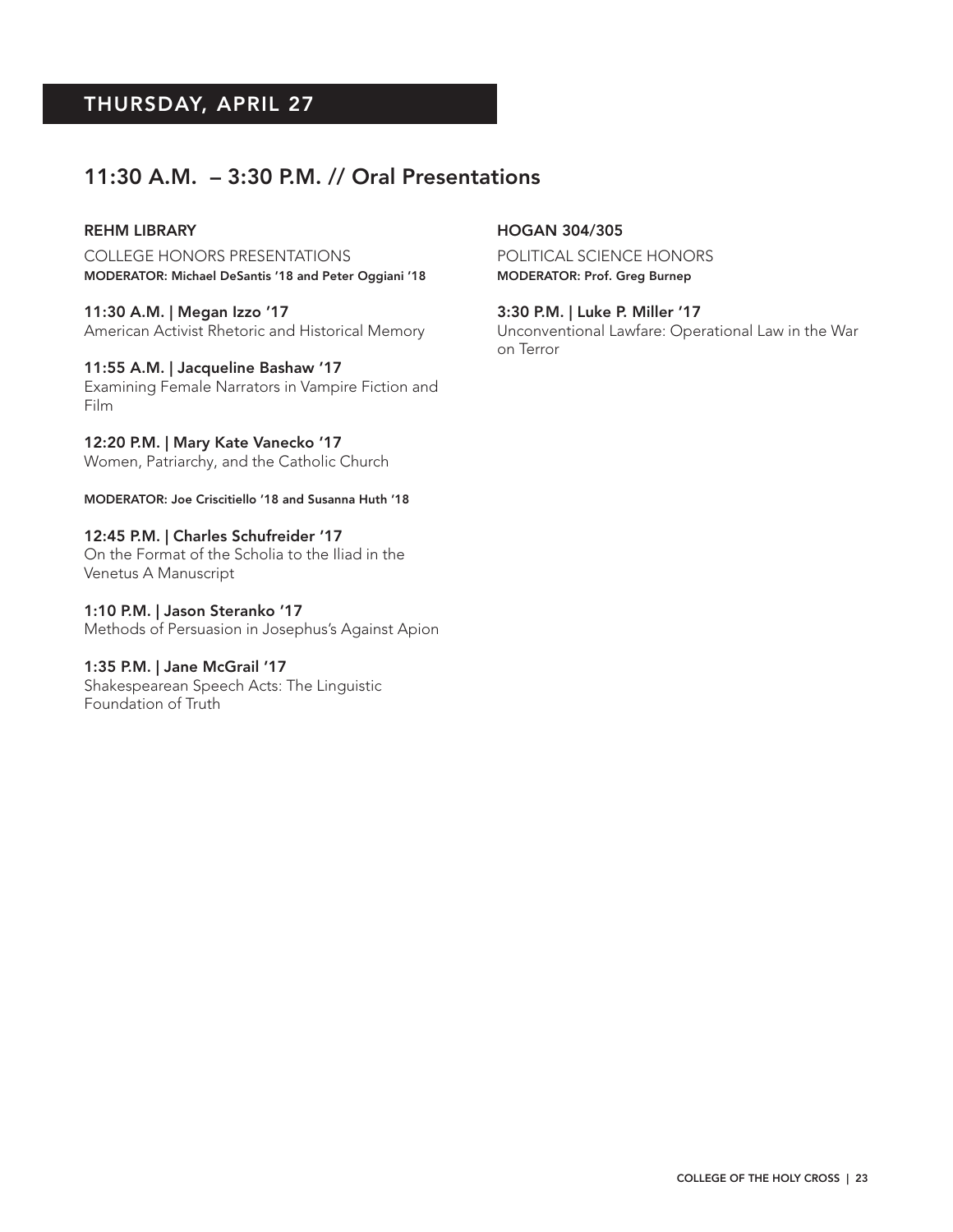# Poster Display

STEIN ATRIUM MODERN LANGUAGES AND LITERATURES Posters on display from 9 A.M. – 4:35 P.M.

Sarah Baker '18 Russia study abroad classes and academics (Russian)

Bridgid Carey '17 Places That Matter (Russian)

Kyle Cunningham '17 Beijing's Pollution Problem (Chinese)

James Dan '17 Ball ist Leben (Ball is life) (German)\*

Declan Downey '17 My Political Science and Family-life Experiences (German)

Michael Morigi '19 Experiencing History and Culture in Russia (Russian)

Victoria Mousley '17 Study Away at Gallaudet University (ASL)

Holly Nord '17 How Chinese People View the Reopening of Family Planning Policy in 2015 (Chinese)

Efi Ramirez '17 Schooling in Strasbourg (French)

Victoria Recinos '18 The tension between standard Mandarin and regional dialects in China (Chinese)

Michael Sixsmith '17 Environmental Protection and Economic Growth's Complex Relationship in China (Chinese)

David Smith '18 China's Gap between the Rich and the Poor (Chinese)

Luke Thompson '17 Elderly Care in China (Chinese)

Jessica Vozella '17 What you learn in the scouts (French)\*

Jacob Wronski '18 Immersing in Russia (Russian)

Suji Yi '17 Effects of the Economic Relationship of China and South Korea (Chinese)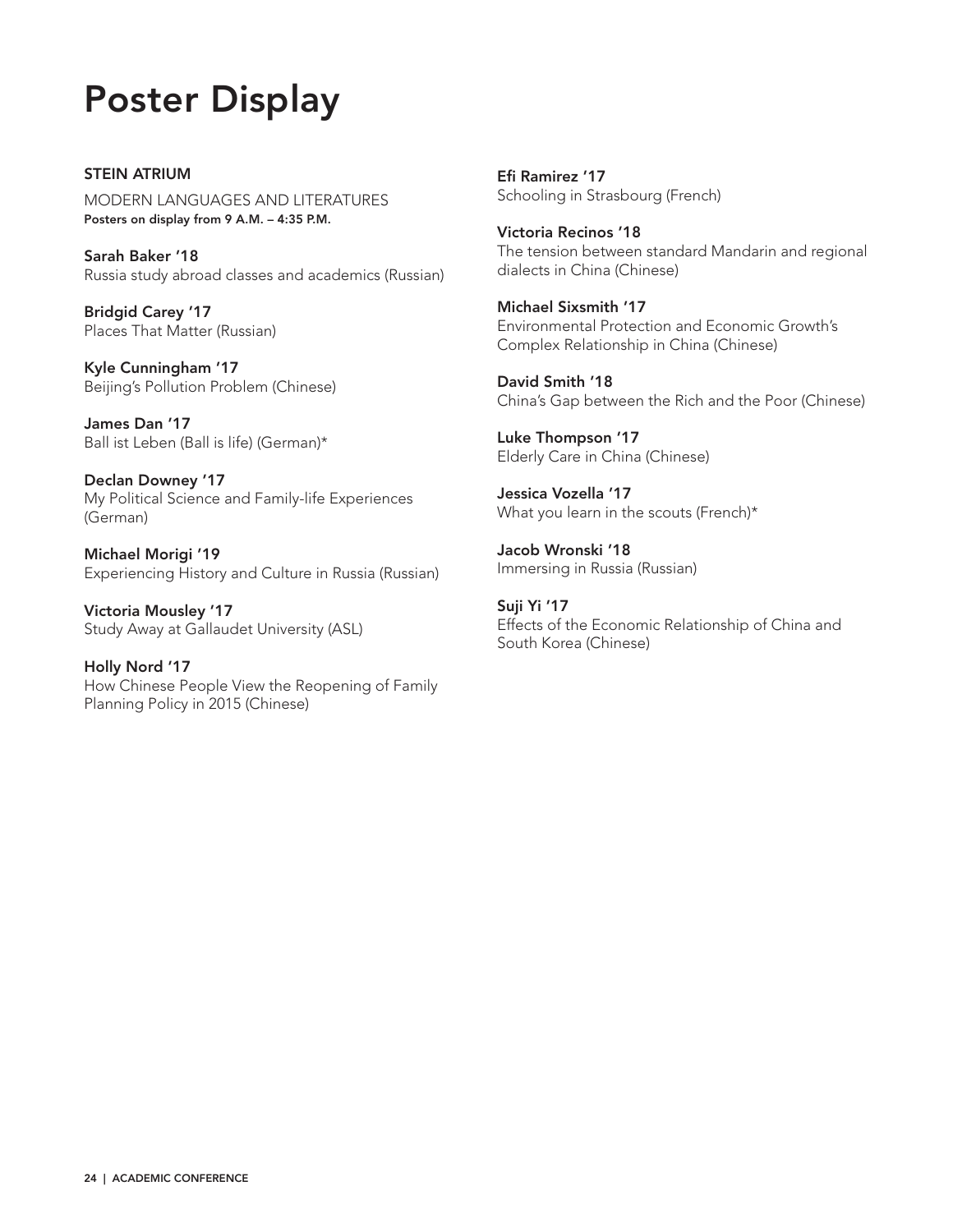# Induction Ceremonies

## HOGAN 304/305

POLITICAL SCIENCE PI SIGMA ALPHA

#### 4 P.M.

Bradley W. Austin '18 William McCue '17 Aleksandra Aviza '18 Daniel Murphy '18 Joseph A. Bierwirth '18 Colleen Frances Naber '18 Amanda Bringewatt '18 Holly Nord '17 Michael J. Carboni '18 James M. O'Connor '18 Nathaniel Chung '18 Adriana T. Overton '18 Caitlin Daniels '18 Daniel C. Passarelli '17 Jessica Davidson '17 Luke Reynolds '18 Joshua Steven DeYoung '18 Alessandro Rotella '18 Nathan M. Figueroa '18 Caroline Shannon '17 Brayson Grant '18 Jaycob Simsheuser '18 Brenna R. Kent '18 Hallie Ventling '18 Robert D. Legare '18 Morgan M. Wilderman '18 Jaina Maher '18 Gregory J. Wood '18 Margaret McClellan '17 Jacob Wronski '18

## HOGAN SUITE B/C

SPANISH SIGMA DELTA PI

#### 5 P.M.

Juliana Brandao '17 Sydney Latour '17 Patrick Buscone '17 Catherine Leeber '17 Haylie Butler '17 Brooke Morley '17 Kyle Espinola '17 Khorally Pierre '17 Marily González '17 Caroline Randall '17 Joseph Greaney '17 Abigail Rasweiler '17 Robert Haemmerle '17 Abigail Ray '17 Meghan Kelly '17 Andrew Truong '17 Cassandra Kobelski '17 Daniel Zubizarreta '17

# Exhibit Opening

## CANTOR ART GALLERY

SENIOR STUDIO MAJORS EXHIBITION Exhibition up through May 26

## 5:30 – 7 P.M.

| Aiden Duffy '17    | Allison Thiel '17 |
|--------------------|-------------------|
| Katie Evans '17    | Mary Welsh '17    |
| Emily Mutkoski '17 | Keiving Wong '17  |
| John Silveira '17  |                   |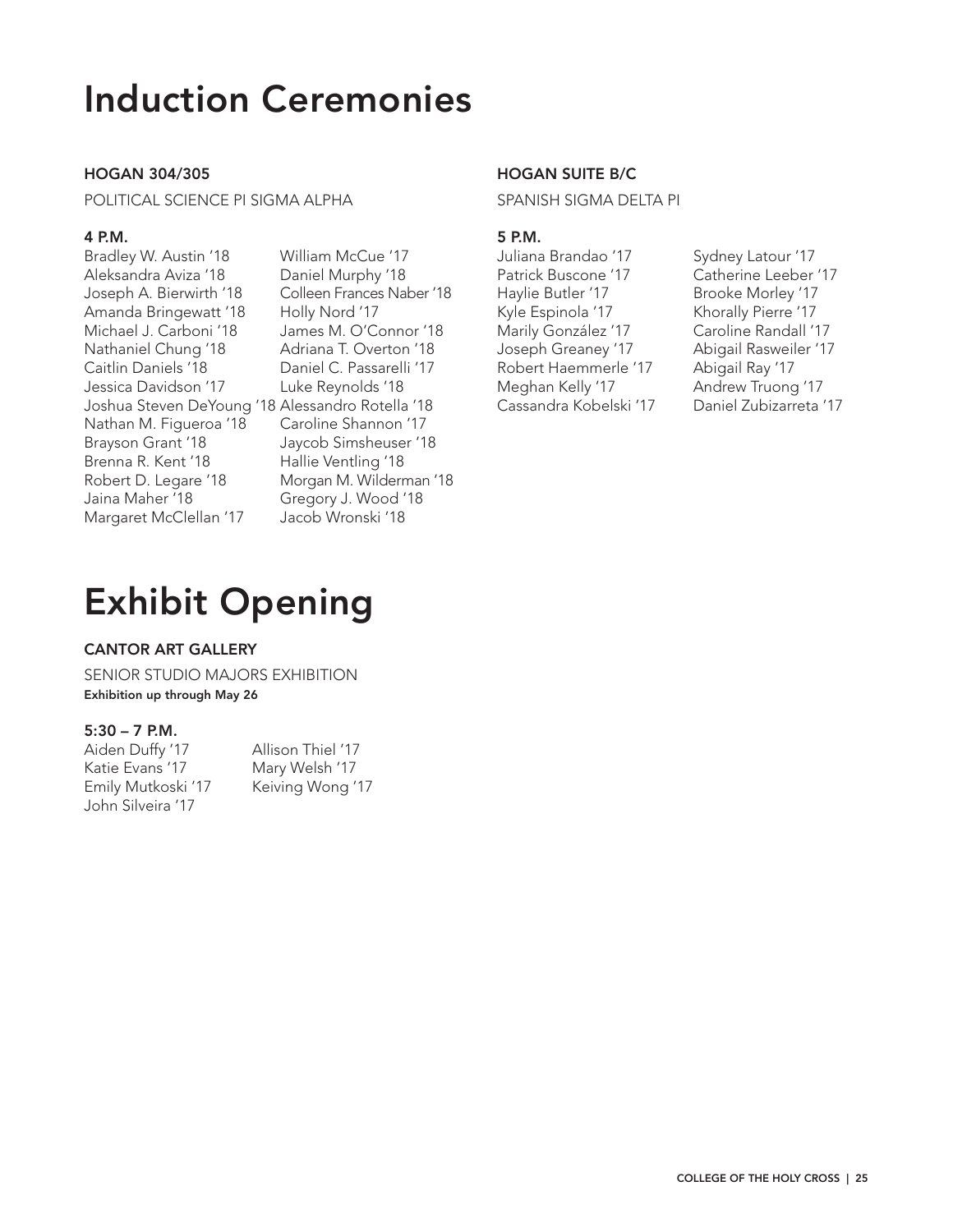# FRIDAY, APRIL 28

# 9 A.M. – 4 P.M. // Oral Presentations

#### REHM LIBRARY

COLLEGE HONORS PRESENTATIONS MODERATOR: Caroline Galvinhill '18 and Rose Weiss '18

9 A.M. | Katrina Morris '17 Form and Freedom in Elizabeth Barrett Browning's Sonnets from the Portuguese

9:25 A.M. | Abigail Kehoe '17 BiModernism

9:50 A.M. | Christian Doyle '17 Paternity in James Joyce's Ulysses

MODERATOR: Hannah Jeter '18 and Erin Sullivan '18

10:15 A.M. | Patrick Buscone '17 The Demilitarization of Costa Rica

10:40 A.M. | Madeline Supple '17 Genocide Preventions

11:05 A.M. | Tyler Ambrose '17 The Liberalization of Cuba

#### HOGAN 401

LUNCHEON BUFFET FOR SENIORS IN THE COLLEGE HONORS PROGRAM, THEIR GUESTS, AND THEIR THESIS ADVISORS HOST: Prof. Susan Elizabeth Sweeney, Director of College Honors

11:30 A.M. - 1 P.M.

#### HOGAN 320

ETHNOGRAPHIC FIELD METHODS MODERATOR: Prof. Ann Marie Leshkowich

 $1 - 4$  P.M. Amanda Gibson '17 Class and First Generation College Students

Kelley Ann Ferreira '17 The Effects of Diversity on Students in the Classroom on the Hill

Vasco Chavez-Molina '18 Politics and Social Dynamics on a College Campus

Tori Blot '18 Mistrust of Western Medicine: Researching the Perceptions of Western, Non-Western and Alternative Medicine among Multicultural Students and their Families

# Mia Yee '19

Understanding the Experience of Asian Americans in the United States Across Ethnic, Generational, and Racial Boundaries

#### Vanessa Rai '17

Pieces of Home? Art and Identity among Worcester's Bhutanese and Nepalese Refugees

Maxime Nguyen '18

The Aftermath: The Effects of the Vietnam War on the Formation of Vietnamese American Identity

#### Kamela Dino '18

Traditions and Culture among Albanian Americans in **Worcester** 

#### Mary Welsh '17

Affect in Art Education: The Aims of Art Education and the Facilitation of Creativity Through Teaching **Styles** 

#### Lilly Pearce '17

It's an "Ad" World: The Subjugation of Women within Advertisements

## Jonathan Chirico '17

National and State Cannabis Culture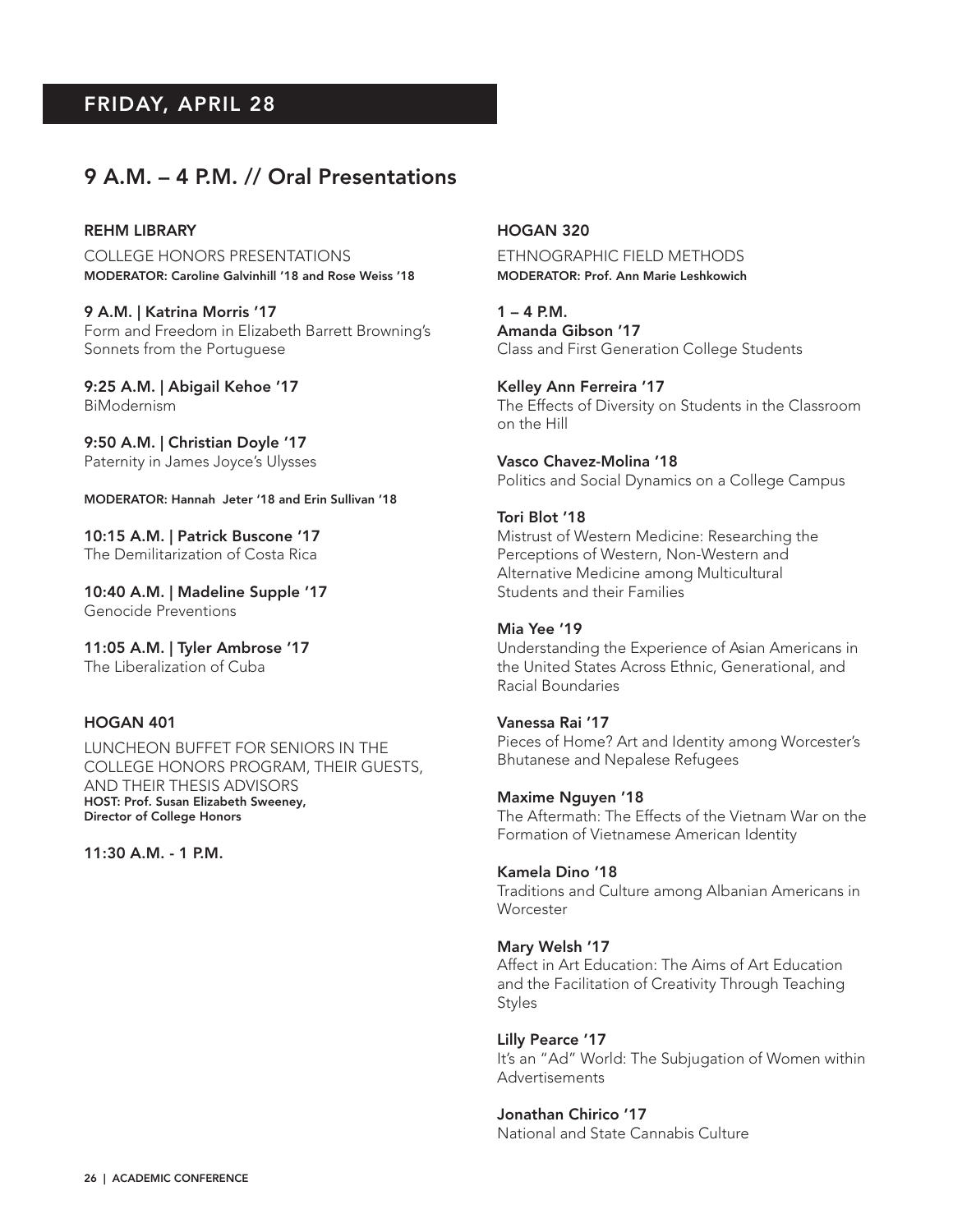# Poster Display

STEIN ATRIUM MODERN LANGUAGES AND LITERATURES Posters on display from 9 A.M. – 4:35 P.M.

Sarah Baker '18 Russia study abroad classes and academics (Russian)

Bridgid Carey '17 Places That Matter (Russian)

Kyle Cunningham '17 Beijing's Pollution Problem (Chinese)

James Dan '17 Ball ist Leben (Ball is life) (German)\*

Declan Downey '17 My Political Science and Family-life Experiences (German)

Michael Morigi '19 Experiencing History and Culture in Russia (Russian)

Victoria Mousley '17 Study Away at Gallaudet University (ASL)

Holly Nord '17 How Chinese People View the Reopening of Family Planning Policy in 2015 (Chinese)

Efi Ramirez '17 Schooling in Strasbourg (French)

Victoria Recinos '18 The tension between standard Mandarin and regional dialects in China (Chinese)

Michael Sixsmith '17 Environmental Protection and Economic Growth's Complex Relationship in China (Chinese)

David Smith '18 China's Gap between the Rich and the Poor (Chinese)

Luke Thompson '17 Elderly Care in China (Chinese)

Jessica Vozella '17 What you learn in the scouts (French)\*

Jacob Wronski '18 Immersing in Russia (Russian)

Suji Yi '17 Effects of the Economic Relationship of China and South Korea (Chinese)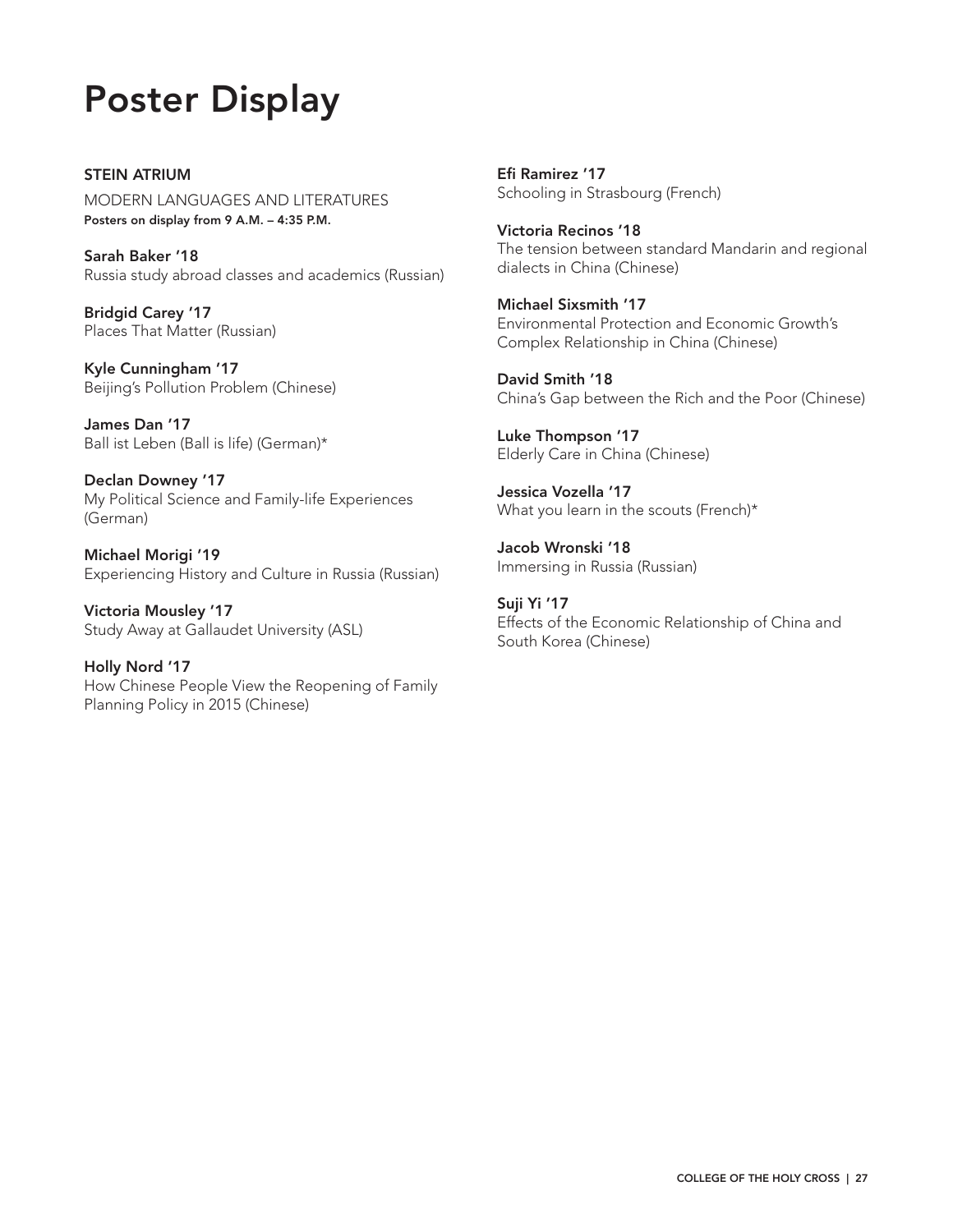# Induction Ceremonies

## HOGAN SUITE B/C

RELIGIOUS STUDIES THETA ALPHA KAPPA

## 12 P.M.

Jacqueline A. Galvinhill '18 Shengyi (Michelle) Hu '19 Jessica P. Vozella '17

# **STEIN 526**

FRENCH AWARD CEREMONY AND PI DELTA PHI

3:30 P.M.

Erin Connolly '17 Sofia von Fedak '19 Sarah Malala '18 Cassandra Naimie '17 Stephen Silvestri '19 Lauren Venesy '17 François Venne '19

# Performance

# ST. JOSEPH MEMORIAL CHAPEL

HOLY CROSS CHOIR CONCERT

## 8 P.M.

| <b>SOPRANOS</b>       | <b>ALTOS</b>           |
|-----------------------|------------------------|
| Anamika Dutta '20     | Joanna Aramini '19     |
| Christina Dressel '20 | Lauren Casey '19       |
| Rose Fusco '17        | Elizabeth Driver '19   |
| Rose Grosskopf '20    | Kate Goza '20          |
| Fmma Garaban '17      | Sydney Grosskopf '20   |
| Theresa Gervais '20   | Michelle Hu '19        |
| MaryGrace King '20    | Alena Kimble '20       |
| Maeve McNamera '20    | Abby Kostecki '19      |
| Leela Mennillo '20    | Christine Morrison '20 |
| Julia Palmerino '18   | Teresa Murphy '19      |
| Allison Rancourt '17  | Renata Ndahayo '17     |
| Elena Wang '20        | Karen Xu '19           |
| <b>BASSES</b>         | <b>TENORS</b>          |
| Kevin Cogan '19       | Jacob Applegate '20    |
| Michael Gibb '19      | Jeremy Berry '17       |
|                       |                        |

Blaze Hilario '17 Patrick Jessop '20 Christian Hirsch '17 Stephen Ross '19 Ying Hong '19 Joseph Portch '19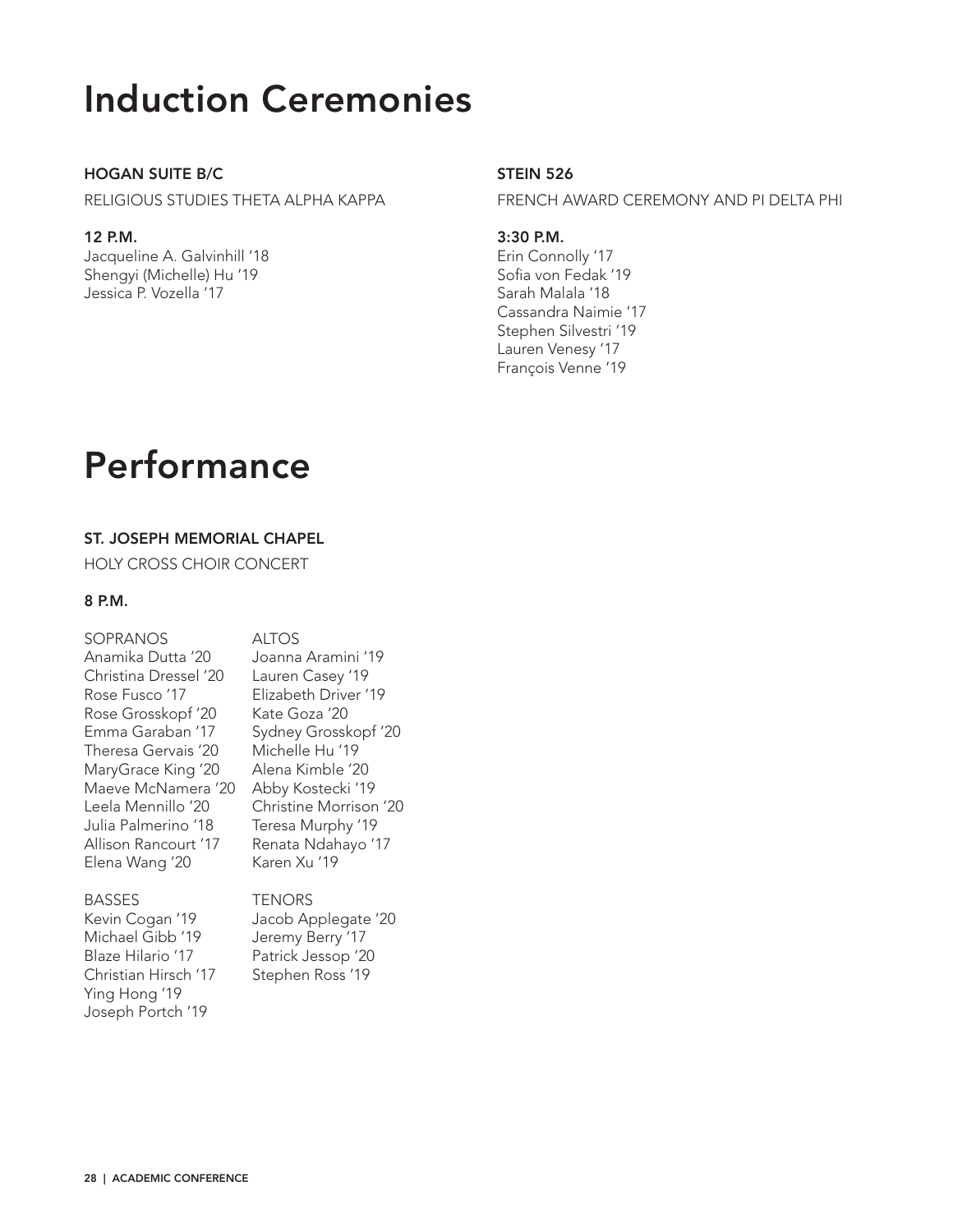| <b>NAME</b>          | <b>YEAR</b> | PAGE(S) | <b>NAME</b>                  | <b>YEAR</b> | PAGE(S)    |
|----------------------|-------------|---------|------------------------------|-------------|------------|
|                      |             |         |                              |             |            |
| Aaron Bosse          | 2017        | 8       | <b>Bioribel Castillo</b>     | 2019        | 4          |
| Abbey DeNorscia      | 2017        | 22      | Blaze Hilario                | 2017        | 28         |
| Abby Kostecki        | 2019        | 28      | <b>Bobby Bradley</b>         | 2017        | 8          |
| Abigail Benjamin     | 2018        | 16      | <b>Bradley Austin</b>        | 2018        | 25         |
| Abigail Howland      | 2018        | 21      | <b>Brayson Grant</b>         | 2018        | 25         |
| Abigail Joy          | 2017        | 12 & 17 | Brenna Kent                  | 2018        | 25         |
| Abigail Kehoe        | 2017        | 26      | <b>Brett Cotter</b>          | 2019        | 22         |
| Abigail Oliver       | 2017        | 22      | Brianna Maynard              | 2019        | 22         |
| Abigail Rasweiler    | 2017        | 25      | <b>Bridgid Carey</b>         | 2017        | 20, 24,    |
| Abigail Ray          | 2017        | 25      |                              |             | & 27       |
| Adam Millham         | 2017        | 11 & 15 | <b>Brooke Morley</b>         | 2017        | 25         |
| Adriana Overton      | 2018        | 25      | Bryan Gallagher              | 2018        | 18         |
| Aidan McDonnell      | 2018        | 22      | Caitlin Daniels              | 2018        | 25         |
| Aiden Duffy          | 2017        | 21 & 25 | Carly Flahive                | 2020        | 18         |
| Aleksandra Aviza     | 2018        | 25      | Caroline Carr                | 2017        | 16         |
| Alena Kimble         | 2020        | 28      | Caroline Morano              | 2017        | 15         |
| Alessandro Rotella   | 2018        | 25      | Caroline Priest              | 2018        | 21         |
| Alex Clifford        | 2018        | 5       | Caroline Randall             | 2017        | 25         |
| Alex Kui             | 2019        | 22      | Caroline Shannon             | 2017        | 25         |
| Alex Taurone         | 2017        | 10      | Caroline Tibbitts            | 2017        | 6          |
| Alexa Eldracher      | 2017        | 22      | Carolyn Brown                | 2017        | 8          |
| Alexander Bonano     | 2017        | 9       | Cassandra Kobelski           | 2017        | 4, 7, & 25 |
| Alexandra Larkin     | 2018        | 21      | Cassandra Naimie             | 2017        | 28         |
| Alicia Perry         | 2017        | 9       | Catherine Leeber             | 2019        | 7 & 25     |
| Alissa Mitchell      | 2017        | 11      | Charles Schufreider          | 2017        | 23         |
| Allison Rancourt     | 2017        | 28      | Charlie Suse                 | 2017        | 18         |
| Allison Thiel        | 2017        | 21 & 25 | Christian Doyle              | 2017        | 26         |
| Allyn Waller         | 2018        | 10      | Christian Hirsch             | 2017        | 28         |
| Amanda Bringewatt    | 2018        | 25      | Christian Ramsoomair         | 2018        | 8          |
| Amanda Gibson        | 2017        | 26      | Christina Dressel            | 2020        | 28         |
| Amanda Kondek        | 2017        | 8 & 15  | Christina Nee                | 2019        | 13         |
| Ambra Dhima          | 2017        | 6       | Christina Yu                 | 2017        | 21         |
| Ameer Phillips       | 2017        | 22      | <b>Christine Morrison</b>    | 2020        | 28         |
| Anamika Dutta        | 2020        | 28      | Christopher DeTroia          | 2018        | 5          |
| Ana-Sofia Reyes      | 2017        | 6       | <b>Christopher Goessling</b> | 2018        | 22         |
| Anastasia Philbrook  | 2017        | 21      | Christopher Janton           | 2018        | 5          |
| Andrea Cantalupa     | 2017        | 13      | Christopher Minteer          | 2017        | 5 & 17     |
| Andrea Pappey        | 2017        | 22      | Christopher Saeli, Jr.       | 2017        | 22         |
| Andrew Millonig      | 2017        | 5       | Claude Hanley                | 2018        | 13         |
| Andrew Toritto       | 2020        | 16      | Colleen Frances Naber        | 2018        | 25         |
| Andrew Truong        | 2017        | 25      | Colleen Szypko               | 2017        | 11         |
| Andrew Weller        | 2017        | 13      | Connor Zanini                | 2017        | 10         |
| <b>Andrew Wells</b>  | 2018        | 21      | Cory Scannell                | 2018        | 12         |
| Andy Dong            | 2017        | 15      | Daniel Apadula               | 2017        | 11 & 18    |
| Angel Carrillo       | 2019        | 4       | Daniel Favre                 | 2018        | 8          |
| Angela Cavanagh      | 2018        | 6       | Daniel Murphy                | 2018        | 25         |
| Anne Thompson        | 2017        | 9       | Daniel Passarelli            | 2017        | 25         |
| Anthony Criscitiello | 2017        | 17 & 19 | Daniel Zubizarreta           | 2017        | 25         |
| Asmani Adhav         | 2017        | 11      | Danielle Fitzgerald          | 2017        | 5          |
| Audra Kinney         | 2017        | 16      | Dara Parsons                 | 2019        | 22         |
| Benjamin Frascarelli | 2017        | 16      | David Smith                  | 2018        | 20, 24,    |
| Benjamin Ghiano      | 2017        | 8       |                              |             | & 27       |
| Benjamin Nicholson   | 2017        | 17      | Deanna Drenga                | 2017        | 13         |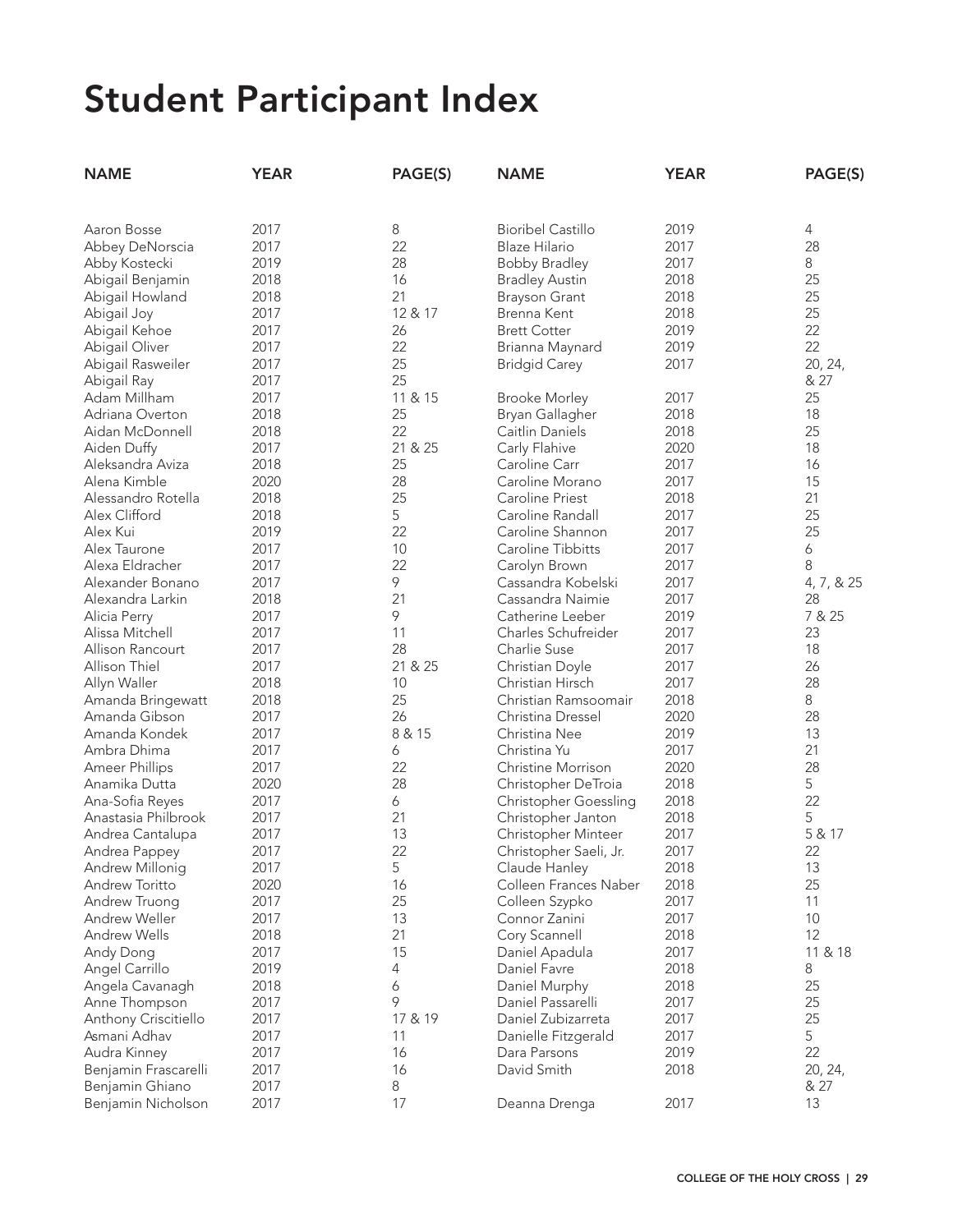| <b>NAME</b>                   | <b>YEAR</b> | PAGE(S)     | <b>NAME</b>           | <b>YEAR</b> | PAGE(S)     |
|-------------------------------|-------------|-------------|-----------------------|-------------|-------------|
|                               |             |             |                       |             |             |
| Declan Downey                 | 2017        | 20, 24,     | Isabelle Lambrecht    | 2019        | 13          |
|                               |             | & 27        | Jacob Applegate       | 2020        | 28          |
| Deirdre Reidy                 | 2018        | 8           | Jacob Wronski         | 2018        | 20, 24,     |
| Efi Ramirez                   | 2017        | 10, 20,     |                       |             | 25, & 27    |
|                               |             | 24, & 27    | Jacqueline Bashaw     | 2017        | 14, 17,     |
| Efraín Lozano                 | 2019        | 4           |                       |             | & 23        |
| Elena Ferguson                | 2017        | 7 & 15      | Jacqueline Galvinhill | 2018        | 28          |
| Elena Wang                    | 2020        | 28          | Jaina Maher           | 2018        | 25          |
| Elise Tomasello               | 2017        | 16          | James Barone          | 2017        | 9           |
| Elizabeth Driver              | 2019        | 28          | James Conor-Recio     | 2018        | 5           |
| Elizabeth Hallahan            | 2020        | 4           | James Dan             | 2017        | 16, 18, 20, |
| Elizabeth Pearce              | 2017        | 16          |                       |             | 24, & 27    |
| Elizabeth Scott               | 2020        | 18          | James Dan             | 2017        | 18          |
| <b>Emily Breakell</b>         | 2017        | 6&9         | James Garry           | 2020        | 13          |
| Emily lannaconi               | 2017        | 13 & 22     | James O'Connor        | 2018        | 25          |
| Emily Krisanda                | 2017        | 8           | Jane McGrail          | 2017        | 13 & 23     |
| Emily Kulp                    | 2019        | 22          | Jared Boone           | 2017        | 15          |
| Emily Mutkoski                | 2017        | 21 & 25     | Jason Aldave          | 2020        | 22          |
| <b>Emily Perry</b>            | 2017        | 17          | Jason Rodriguez       | 2020        | 16          |
| <b>Emily Popp</b>             | 2017        | 8 & 15      | Jason Steranko        | 2017        | 23          |
| Emily Smith                   | 2017        | 22          | Jaycob Simsheuser     | 2018        | 25          |
| Emily Sullivan                | 2019        | 22          | Jaylene Mata          | 2020        | 22          |
| Emma Garaban                  | 2017        | 28          | Jeeva Jacob           | 2017        | 17          |
| Emma O'Connor                 | 2020        | 22          | Jeffrey Dickinson     | 2019        | 12          |
| Emma O'Leary                  | 2018        | 21          | Jenifer Kimball       | 2017        | 21          |
| Erik Ouellette                | 2018        | 5 & 16      | Jeremy Berry          | 2017        | 13 & 28     |
| Erin Connolly                 | 2017        | 13 & 28     | Jessica Davidson      | 2017        | 25          |
| Erin Kenning                  | 2017        | 22          | Jessica Robey         | 2018        | 22          |
| Evan Grogan                   | 2017        | 22          | Jessica Vozella       | 2017        | 6, 16, 20,  |
| Evan Megan                    | 2019        | 16          |                       |             | 24, 27,     |
| Evan Stefanini                | 2017        | 16          |                       |             | & 28        |
| François Venne                | 2019        | 28          | Joanna Aramini        | 2019        | 28          |
| Frank Dwyer                   | 2019        | 22          | John McKeon           | 2017        | 10          |
| Frederick Boehrer             | 2018        | 18          | John Nilles           | 2020        | 18          |
| Gabriella Atwell-Beaugene2017 |             | 21          | John Silveira         | 2017        | 21 & 25     |
| Gabriella Smith               | 2017        | 22          | John Stevens          | 2020        | 18          |
| Gen Tsudaka                   | 2017        | 22          | Jonathan Chirico      | 2017        | 26          |
| Glorianna Theodhoragi         | 2018        | 22          | Jonathan Thompson     | 2017        | 22          |
| Gordon Farley                 | 2018        | 5           | Joseph Bierwirth      | 2018        | 25          |
| Greg Violante                 | 2017        | 9           | Joseph Forlenza       | 2019        | 16          |
| Gregory Wood                  | 2018        | 25          | Joseph Greaney        | 2017        | 25          |
| Hallei Lopez                  | 2017        | 21          | Joseph Portch         | 2019        | 28          |
| Hallie Ventling               | 2018        | 25          | Joshua Long           | 2017        | 8           |
| Hanna Seariac                 | 2020        | 10          | Joshua Steven DeYoung | 2018        | 25          |
| Hannah Miksenas               | 2020        | 16          | Julia Baker           | 2017        | 21          |
| Hannah Nguyen                 | 2019        | 10          | Julia Jesielowski     | 2017        | 18          |
| Hannah Tulinski               | 2017        | 10 & 16     | Julia Metzger         | 2019        | 13          |
| Haylie Butler                 | 2017        | 25          | Julia Palmerino       | 2018        | 16 & 28     |
| Henry Dodge                   | 2017        | 11          | Julia Spiegel         | 2019        | 10          |
| Hildie Hoeschen               | 2017        | 7           | Juliana Brandao       | 2017        | 25          |
| Holly Nord                    | 2017        | 20, 22, 24, | Kamela Dino           | 2018        | 26          |
|                               |             | 25 & 27     | Karen Xu              | 2019        | 28          |
| lan Tamburini                 | 2017        | 5           | Kary Suazo            | 2017        | 11          |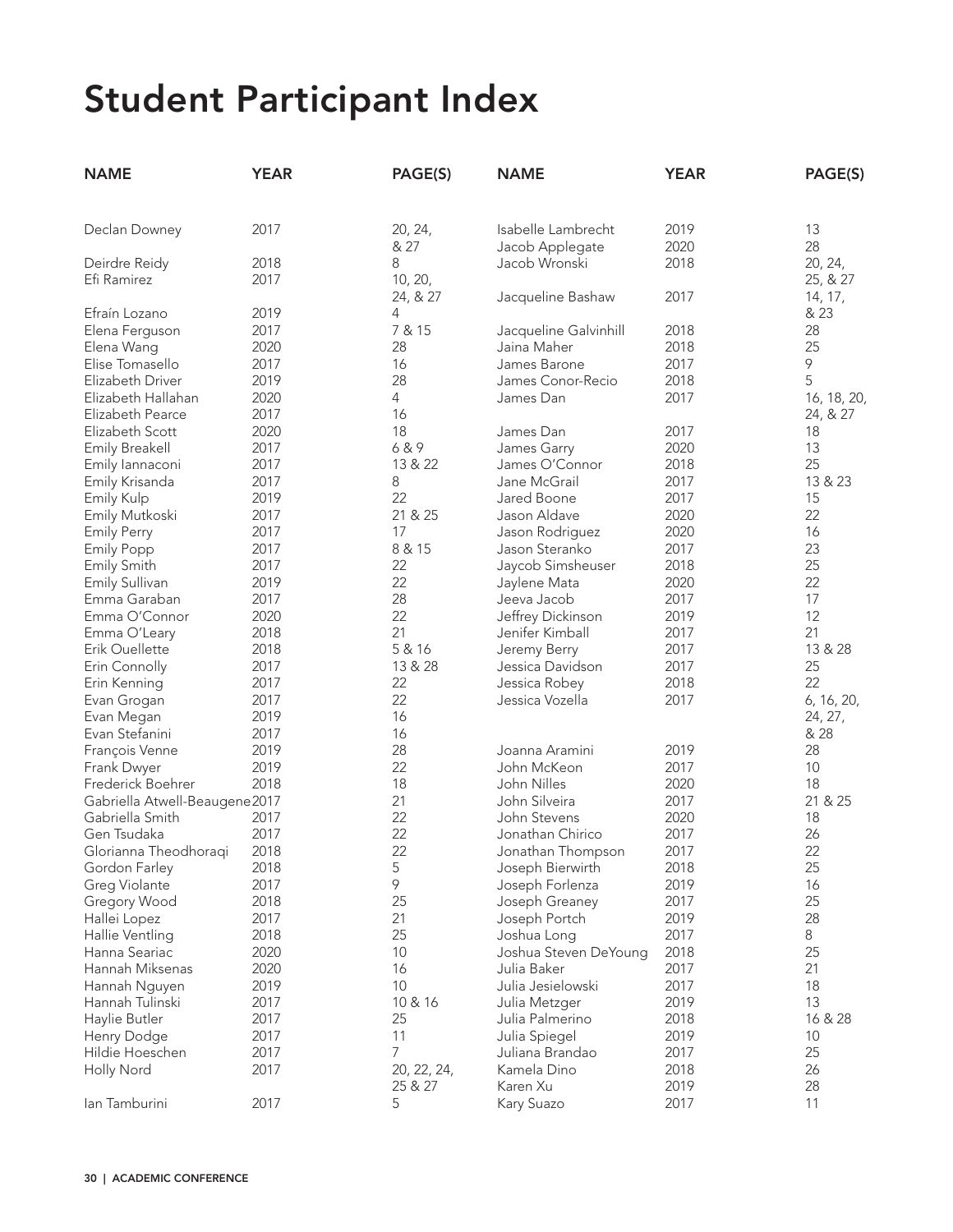| <b>NAME</b>            | <b>YEAR</b> | PAGE(S) | <b>NAME</b>           | <b>YEAR</b> | PAGE(S)        |
|------------------------|-------------|---------|-----------------------|-------------|----------------|
|                        |             |         |                       |             |                |
| Kate Goza              | 2020        | 28      | MaryGrace King        | 2020        | 28             |
| Kate Nicastri          | 2017        | 11      | Marygrace Pier        | 2020        | 4              |
| Katherine Badenhausen  | 2019        | 13      | Matthew McIvor        | 2018        | 18             |
| Katherine Elacqua      | 2019        | 22      | Matthew Pinder        | 2020        | 22             |
| Katherine Love         | 2017        | 21      | Matthew Reali         | 2019        | 16             |
| Katherine McKernan     | 2017        | 21      | <b>Matthew Reeves</b> | 2017        | 11             |
| Katie Evans            | 2017        | 21 & 25 | Maxime Nguyen         | 2018        | 26             |
| Katie Santoro          | 2019        | 4       | Maxwell McKee         | 2017        | 15             |
| Katrina Morris         | 2017        | 15 & 26 | Megan Izzo            | 2017        | 13 & 23        |
| Keith Plummer          | 2017        | 10 & 18 | Meghan Kelly          | 2017        | 7 & 25         |
| Keiving Wong           | 2017        | 8, 21,  | Melissa Connolly      | 2017        | 17             |
|                        |             | & 25    | Melissa Gryan         | 2018        | 12             |
| Kelley Ann Ferreira    | 2017        | 26      | Melody Wauke          | 2017        | 13 & 22        |
| Kerianne Moran         | 2018        | 22      | Mia Yee               | 2019        | 26             |
| Kevin Cogan            | 2019        | 28      | Michael Alarie        | 2017        | 22             |
| Kevin Finn             | 2017        | 18      | Michael Beauchamp     | 2018        | 5              |
| Kevin Hannan           | 2019        | 22      | Michael Carboni       | 2018        | 25             |
| Khorally Pierre        | 2017        | 25      | Michael Ciaramella    | 2017        | 11             |
| Kirsten Gargiulo       | 2017        | 22      | Michael DeSantis      | 2018        | 6              |
| Kristen Lane           | 2017        | 13 & 22 | Michael Gibb          | 2019        | 28             |
| Kristina Washer        | 2017        | 13      | Michael Kelley        | 2018        | 12             |
| Kyle Anagnos           | 2019        | 22      | Michael Lewis         | 2020        | 22             |
| Kyle Cunningham        | 2017        | 20, 24, | Michael Morigi        | 2019        | 20, 24,        |
|                        |             | & 27    |                       |             | & 27           |
| Kyle Espinola          | 2017        | 25      | Michael Raheb         | 2020        | 12             |
| Kylie Coffman          | 2017        | 15 & 22 | Michael Sixsmith      | 2017        | 20, 24         |
| Kylie Kardos           | 2019        | 22      |                       |             | & 27           |
| Lauren Casey           | 2019        | 28      | Michaela Curtin       | 2019        | 18             |
| Lauren Riley           | 2017        | 19      | Michelle Hu           | 2019        | 28             |
| Lauren Venesy          | 2017        | 19 & 28 | Michelle Jin          | 2017        | 21             |
| Leela Mennillo         | 2020        | 28      | Mithra Salmassi       | 2019        | 6              |
| Leydi Pliego-Vergara   | 2020        | 22      | Morgan Wilderman      | 2018        | 25             |
| Liam Prendergast       | 2019        | 12      | Natalia Luna          | 2020        | $\overline{4}$ |
| Lillie Reder           | 2017        | 21      | Natalie Correa        | 2017        | 18             |
| <b>Lilly Pearce</b>    | 2017        | 26      | Nathan Figueroa       | 2018        | 25             |
| Luke Miller            | 2017        | 23      | Nathaniel Chung       | 2018        | 25             |
| Luke Reynolds          | 2018        | 25      | Nicholas Chevalier    | 2018        | 5              |
| Luke Thompson          | 2017        | 20, 24, | Nicholas Jones        | 2019        | 4              |
|                        |             | & 27    | Nicole Bambara        | 2017        | 4 & 5          |
| Madeline Supple        | 2017        | 26      | Noreen Verini         | 2017        | 12             |
| Madison Warwick        | 2018        | 22      | Olivia Pan            | 2020        | 22             |
| Maeve McNamera         | 2020        | 28      | Osiris Garcia         | 2017        | 6              |
| Marena Elle Minelli    | 2017        | 22      | Patricia Cox          | 2020        | 22             |
| Margaret George        | 2017        | 18      | Patrick Buscone       | 2017        | 25 & 26        |
| Margaret McClellan     | 2017        | 25      | Patrick Connolly      | 2018        | 6              |
| Mariel Aleman          | 2017        | 6       | Patrick Franco        | 2017        | 17             |
| Marily González        | 2017        | 4 & 25  | Patrick Jessop        | 2020        | 28             |
| Marisa Carlson         | 2017        | 9       | Patrick Miller        | 2018        | 8              |
| Marissa Bradley        | 2020        | 18      | Patrick Sheehan       | 2017        | 22             |
| Mary Elizabeth Parslow | 2019        | 18      | Paul Endres           | 2018        | 5              |
| Mary Kate Vanecko      | 2017        | 9 & 23  | Peter Schiepers       | 2017        | 11 & 16        |
| Mary Welsh             | 2017        | 21, 25, | Phallika Mon          | 2018        | 5              |
|                        |             | & 26    | Piotr Broda           | 2017        | 6              |